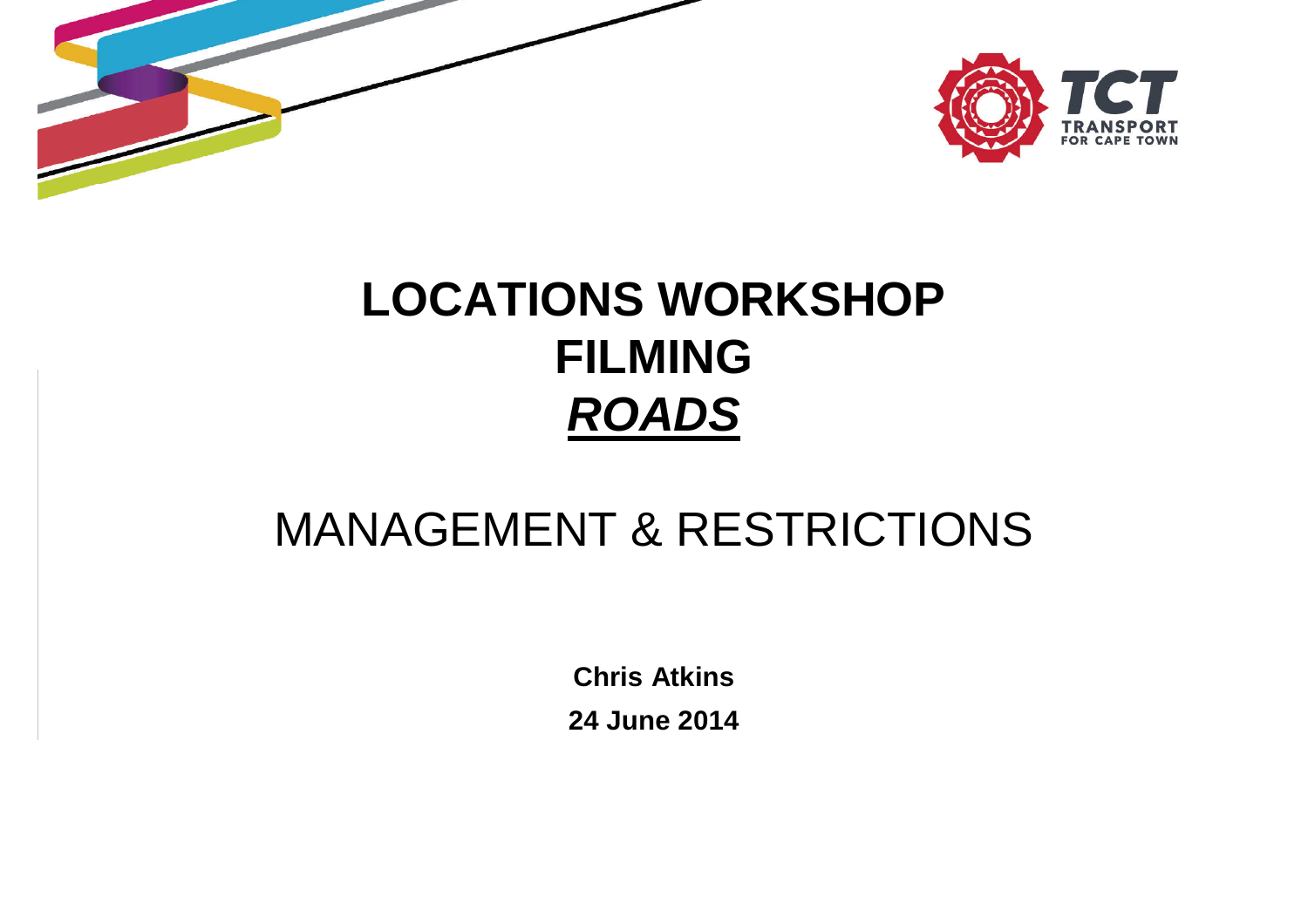

#### **Presentation Contents**

- **1. Introduction**
- **2. Road Classes**
- **3. Types of Closures**
- **4. Transport Management Plans / Signage**
- **5. Submissions**
- **6. Restrictions**
- **7. Conditions**
- **8. Specials**
- **9. General Comments**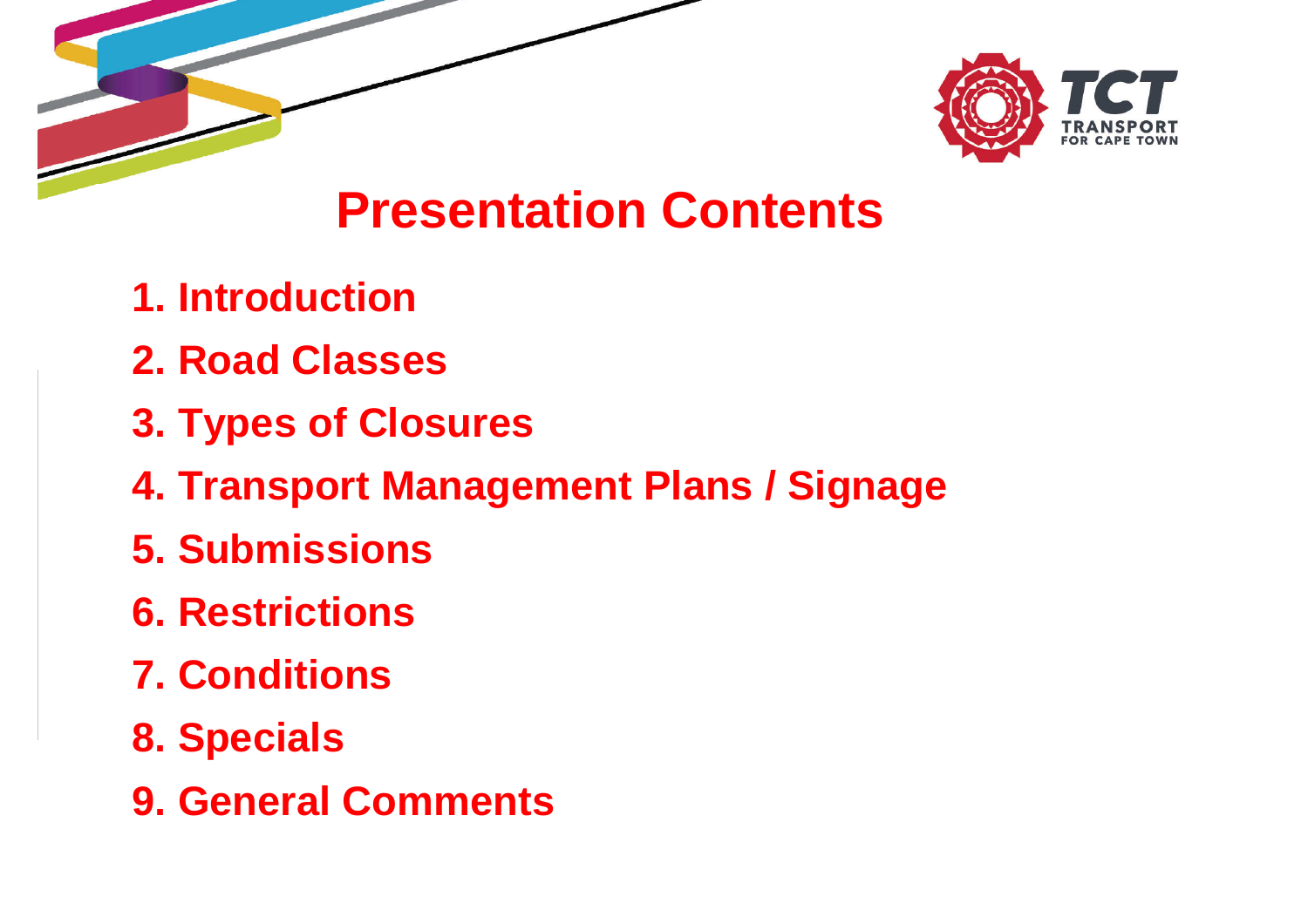

#### **Introduction**

- > Purpose of a road / public right of way
- > Increase in car ownership > increased traffic
- > Change in traffic patterns
- > Changes in urban dynamics
- **EXA Role of public transport** 
	- •My Citi
	- GABS
	- Metered Taxi's•
	- •General Taxi's
	- •Rail
- $\triangleright$  Safety of film crew, general public
- $\blacktriangleright$ Good communication
- > Letter drops
- **≻** Consent
- **EXA Radio announcements**
- $\triangleright$  Advertising in the press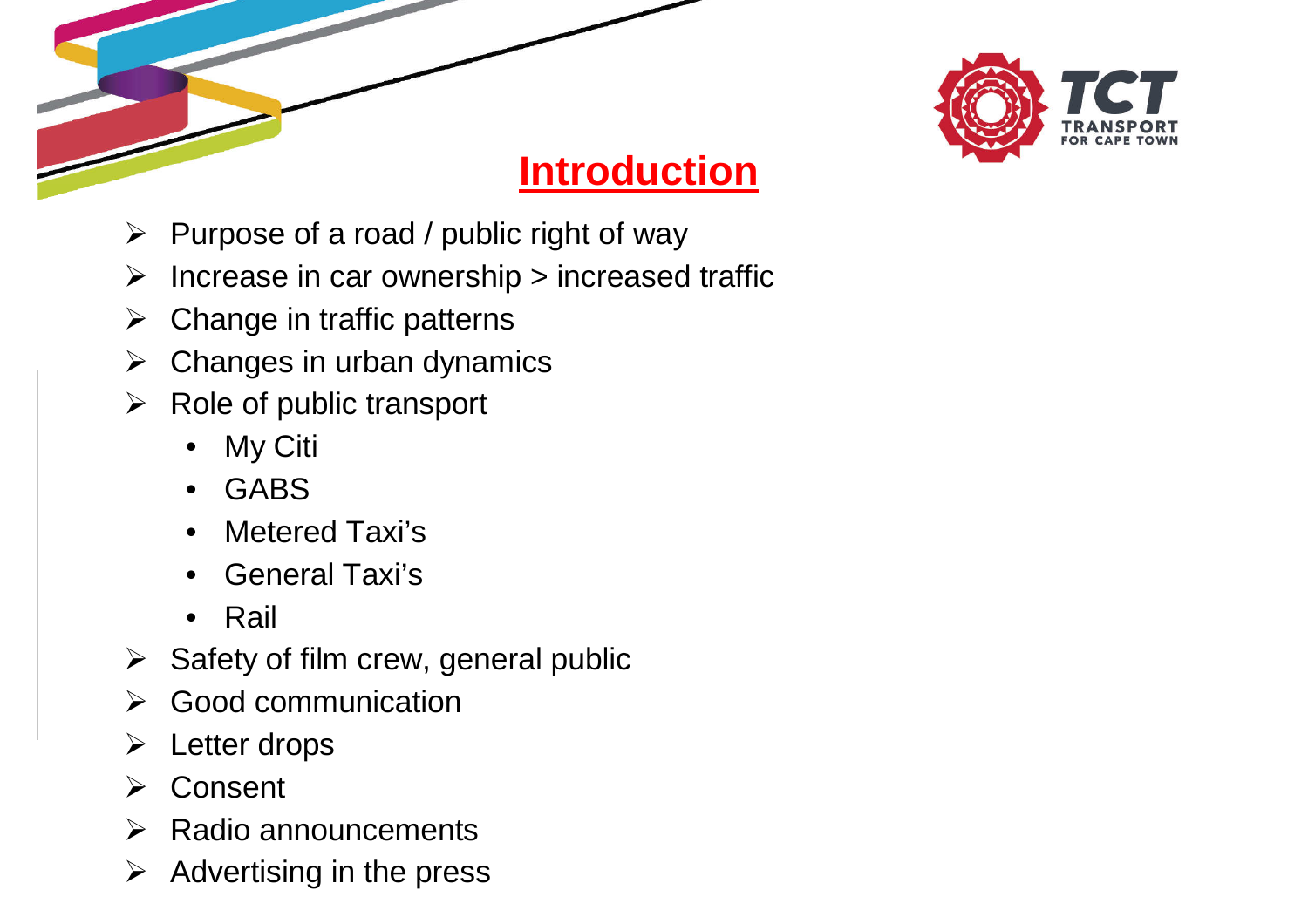

#### **Road Classifications**

Class 1: Freeways, Expressways:







N7 / Vanguard Dr

Class 2: Primary Arterials:

- 
- Class 3: Secondary Arterials:
	-

Class 4: Local Distributors:

Class 5: Local Streets:



Mike Pienaar Blvd, Bellville

Main Rd, Observatory



Constitution St, District Six



Penz Dr, Table View



Voortrekker Rd, Bellville



Main Rd, Strand



Baxter Way, Edgemead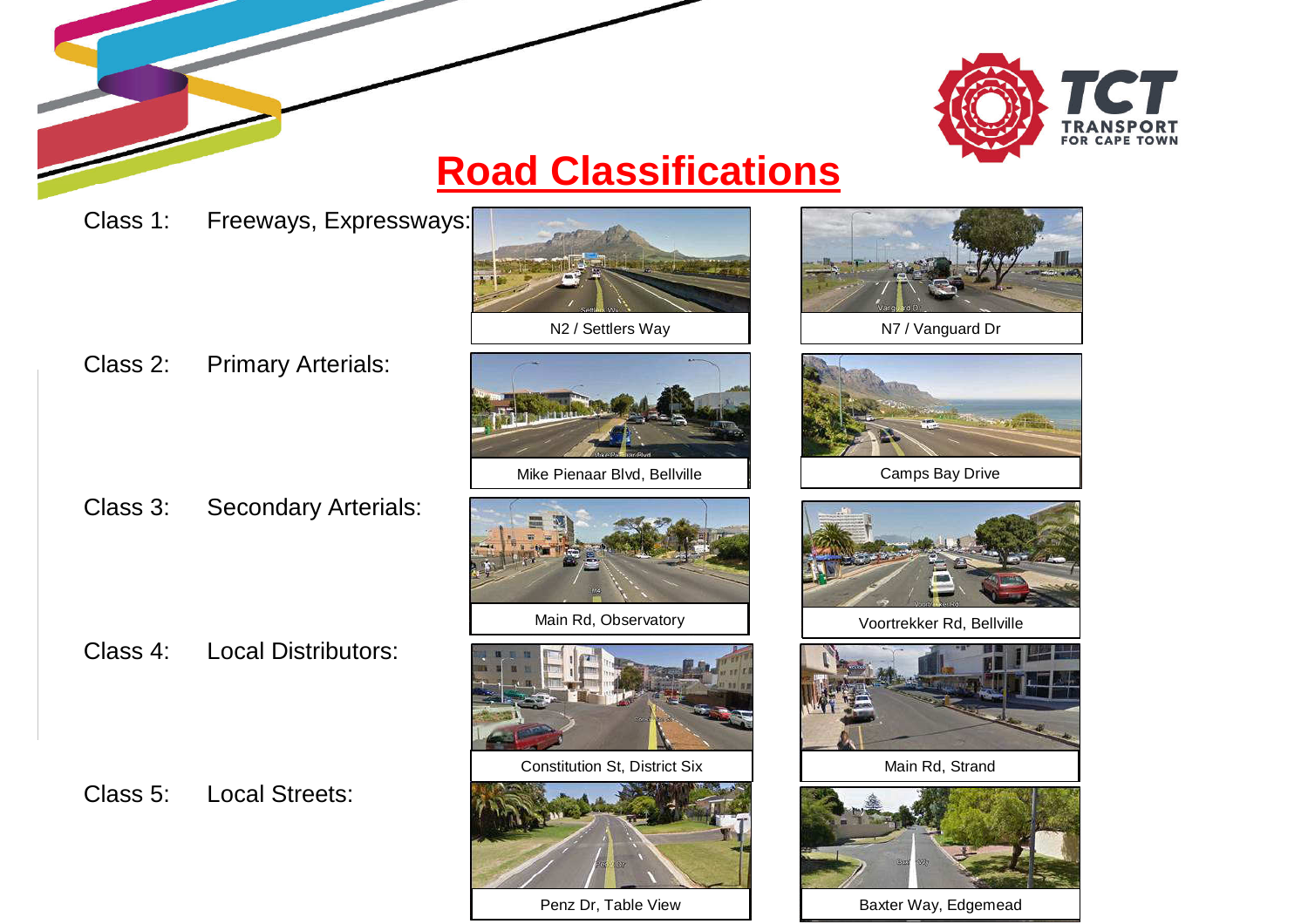



#### **Types of Closures**

**Partial** Closure

#### **Intermittent** Closures

 No longer than 3 minutes followed by a non- $\bullet$ closure period of at least 10-15 minutes

#### **Full** Closure

• Traffic deviations required

#### **Rolling** Closures

•Experienced traffic escort team required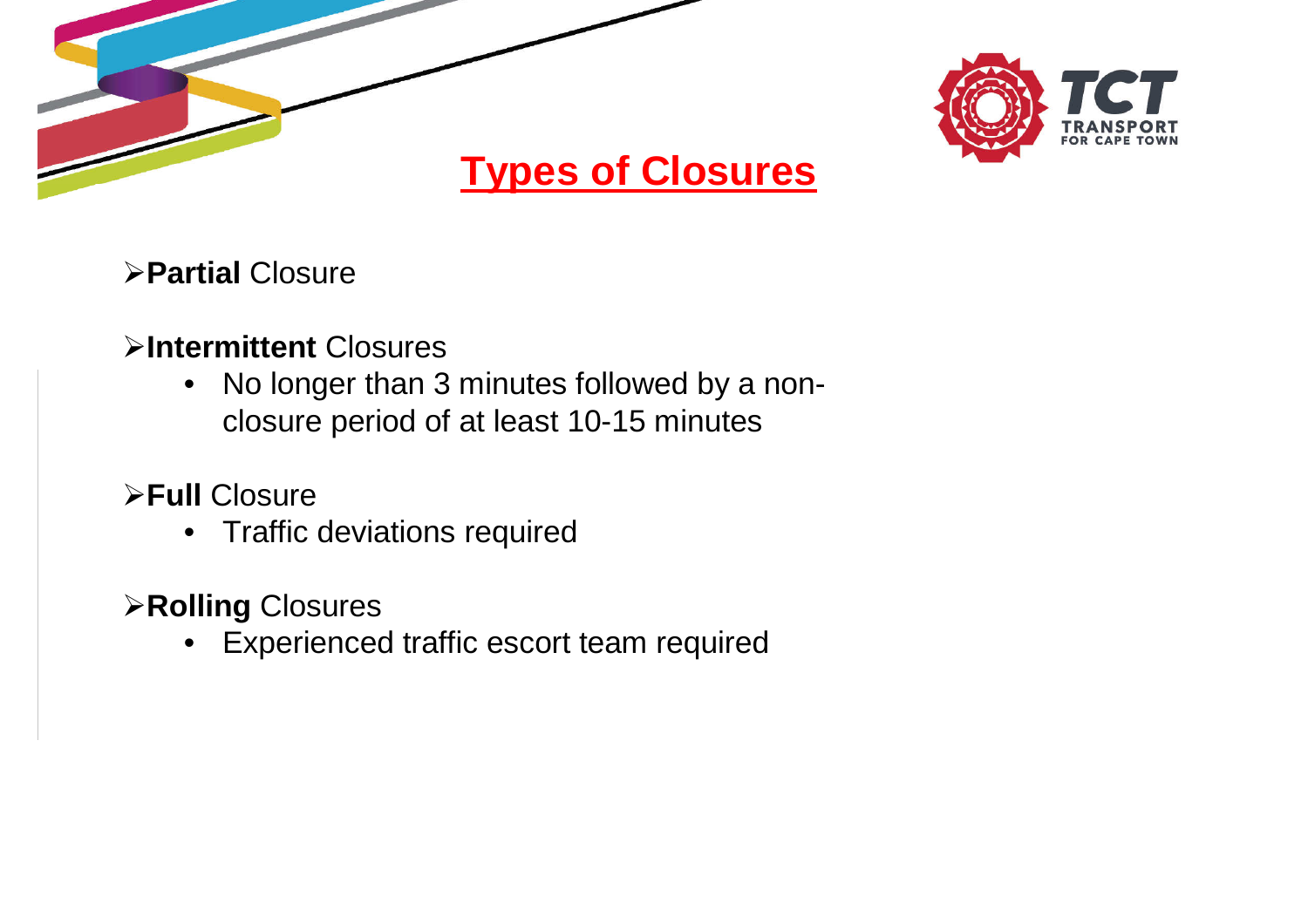

Any road closure requires a **transport management plan**.

How are **vehicles, public transport, pedestrians and non-motorised transport, parking, access, goods deliveries** etc. to be accommodated.

**Signage plan** – to include the use of temporary direction / detour signage trail blazing the alternate / detoured route.

If necessary, engage the services of a professional **traffic engineer**.

All **signs, barricades** indicating the temporary closure shall be erected and displayed in strict accordance with Chapter 13 of the **SA Road Traffic Signs Manual**, **Roadworks Signage**

The use of a series of reflectorized **traffic cones** placed across the road at the points of closure will be accepted.

The temporary closure must be accompanied by the necessity **STOP-GO** or **NO ENTRY-ROAD CLOSED** signage.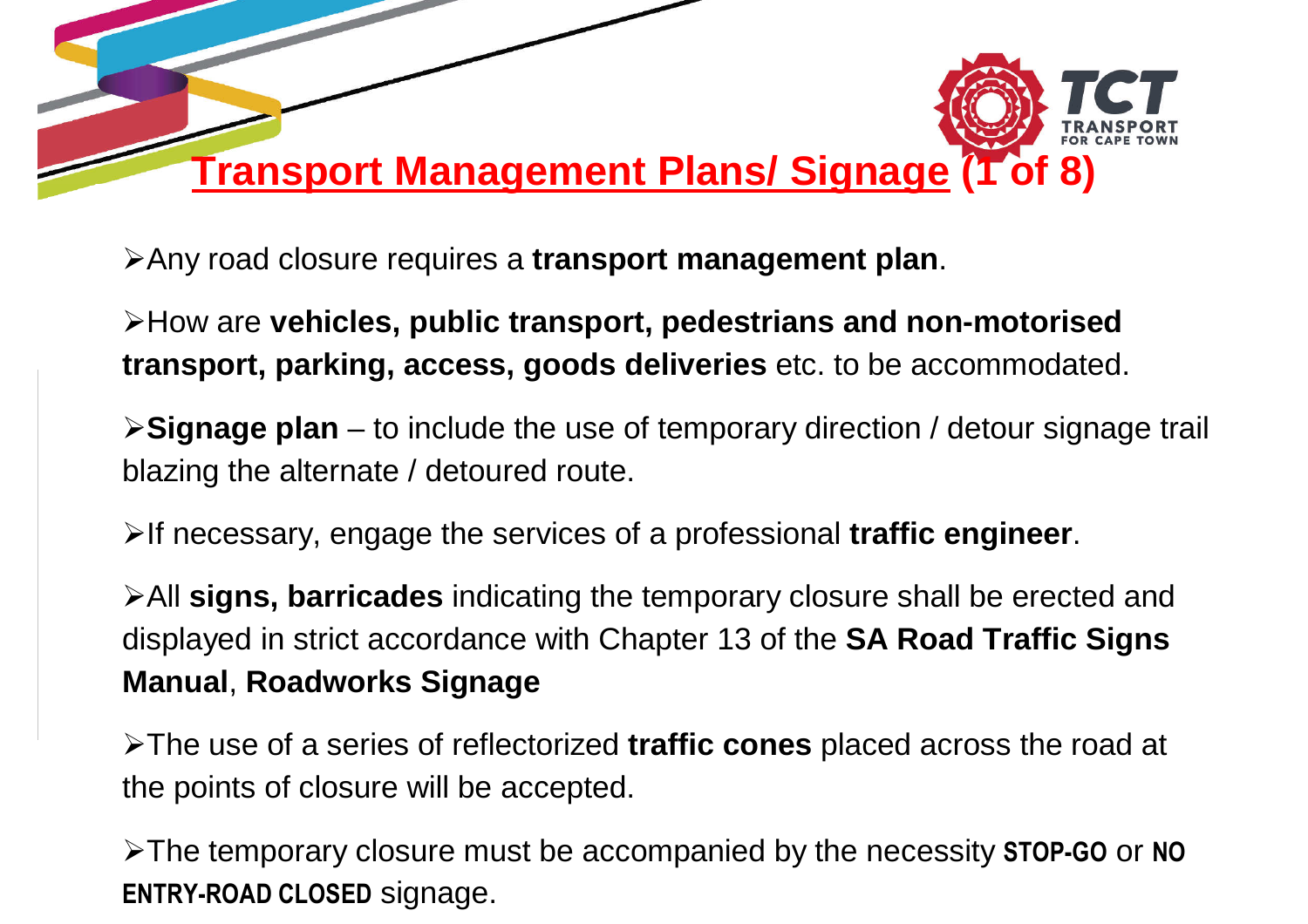

Some Signage Examples

Partial Closures

Intermittent Closures

Full closure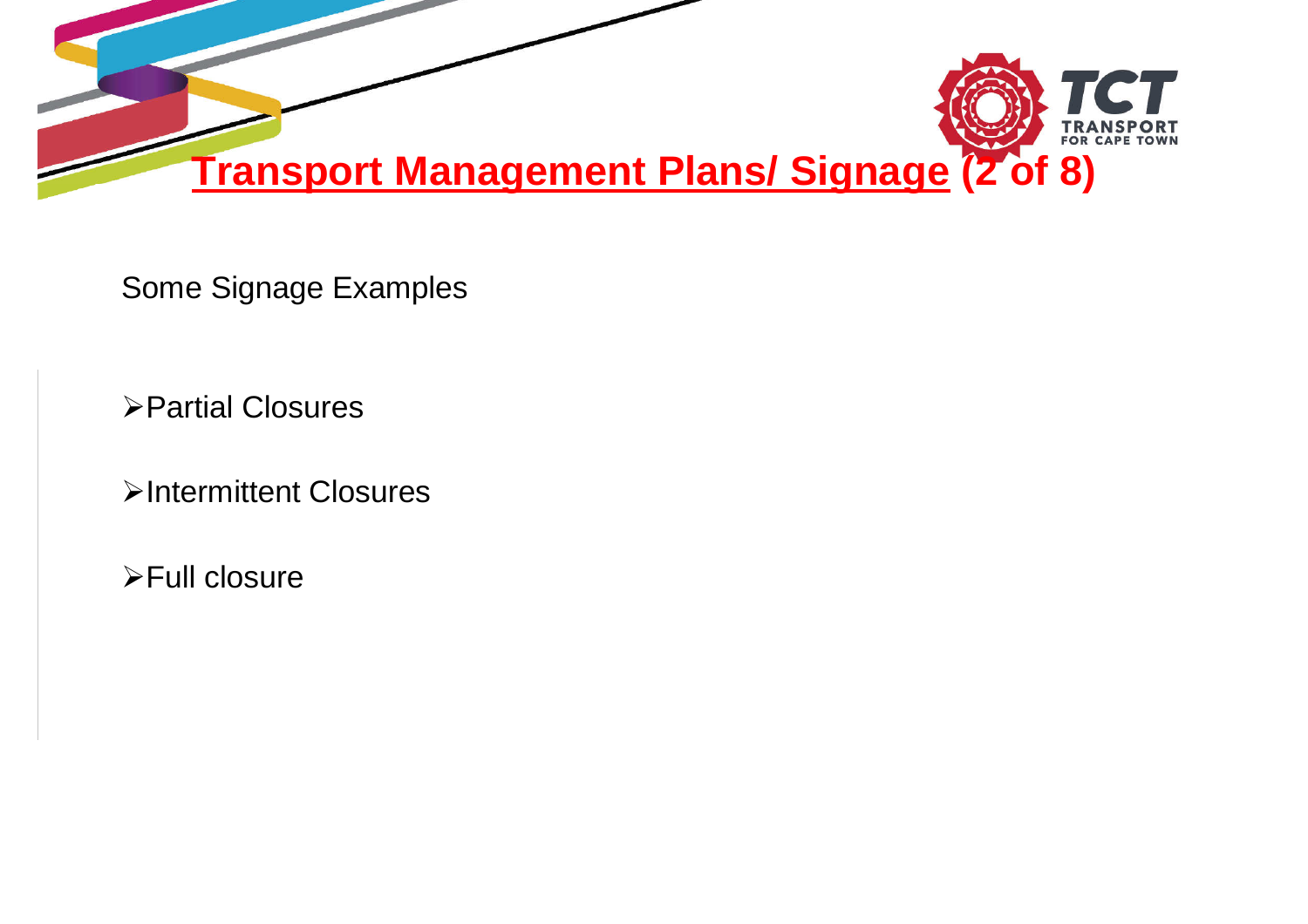

**Transport Management Plans/ Signage (3 of 8)**



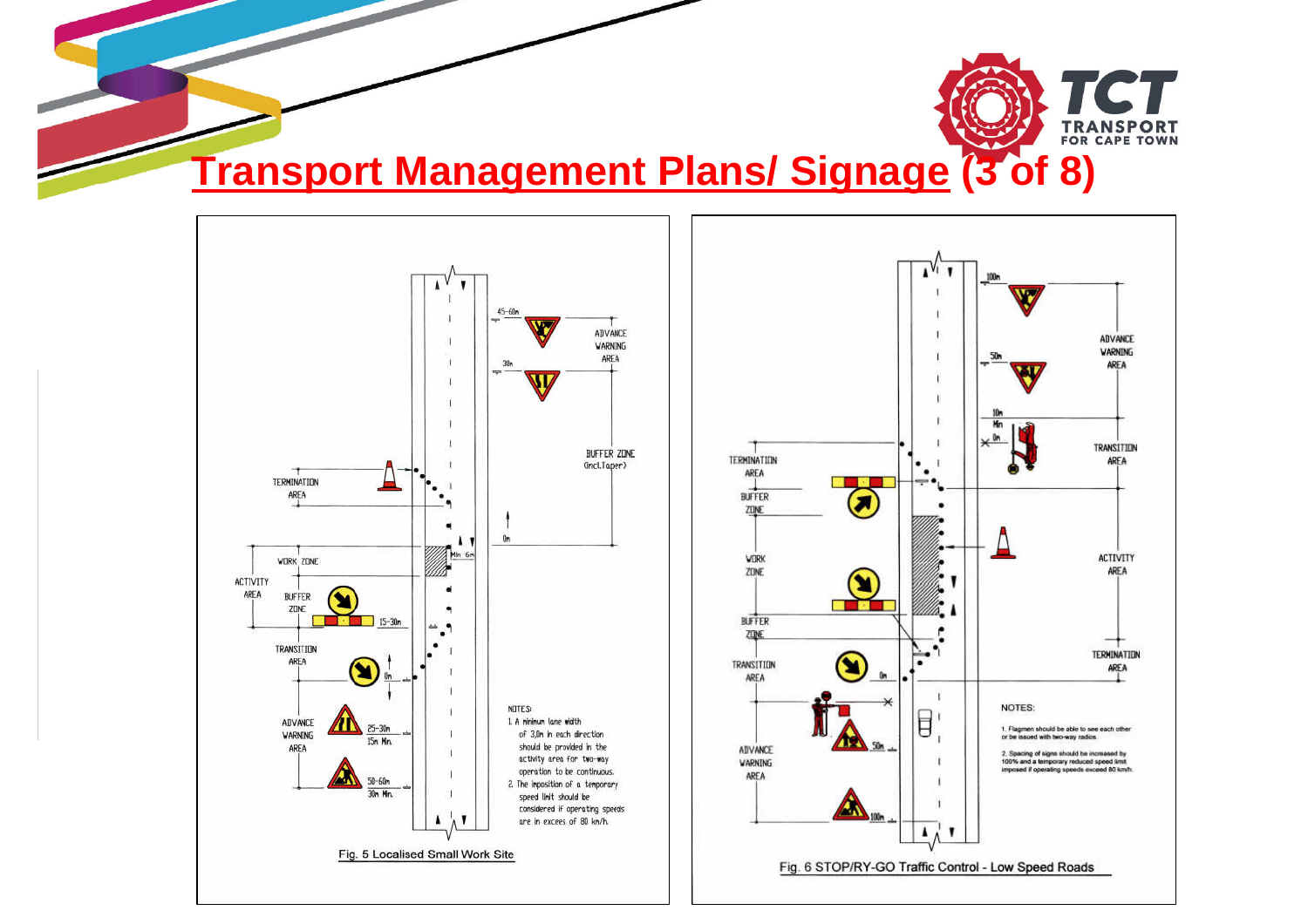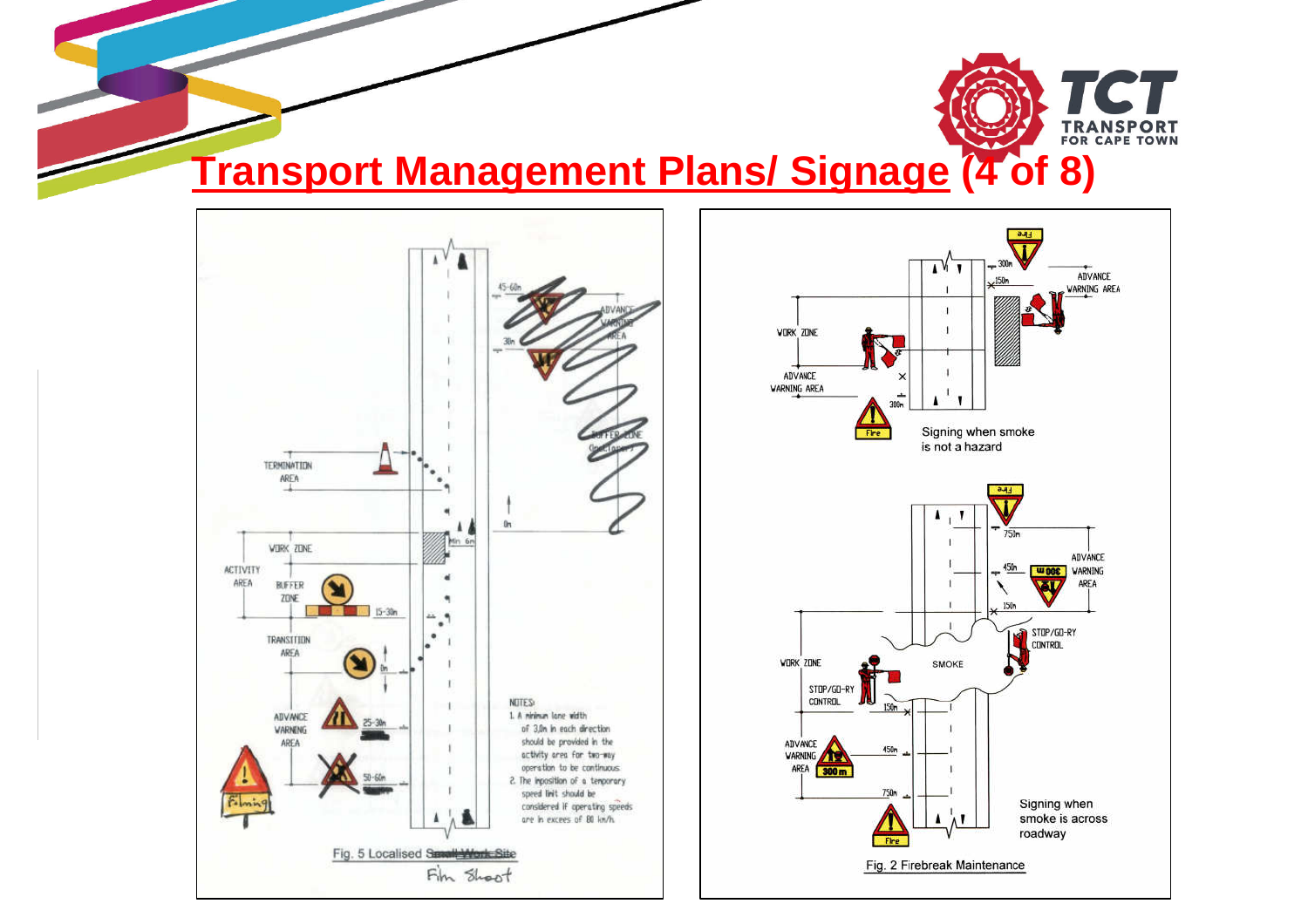

#### **Transport Management Plans/ Signage (5 of 8)**



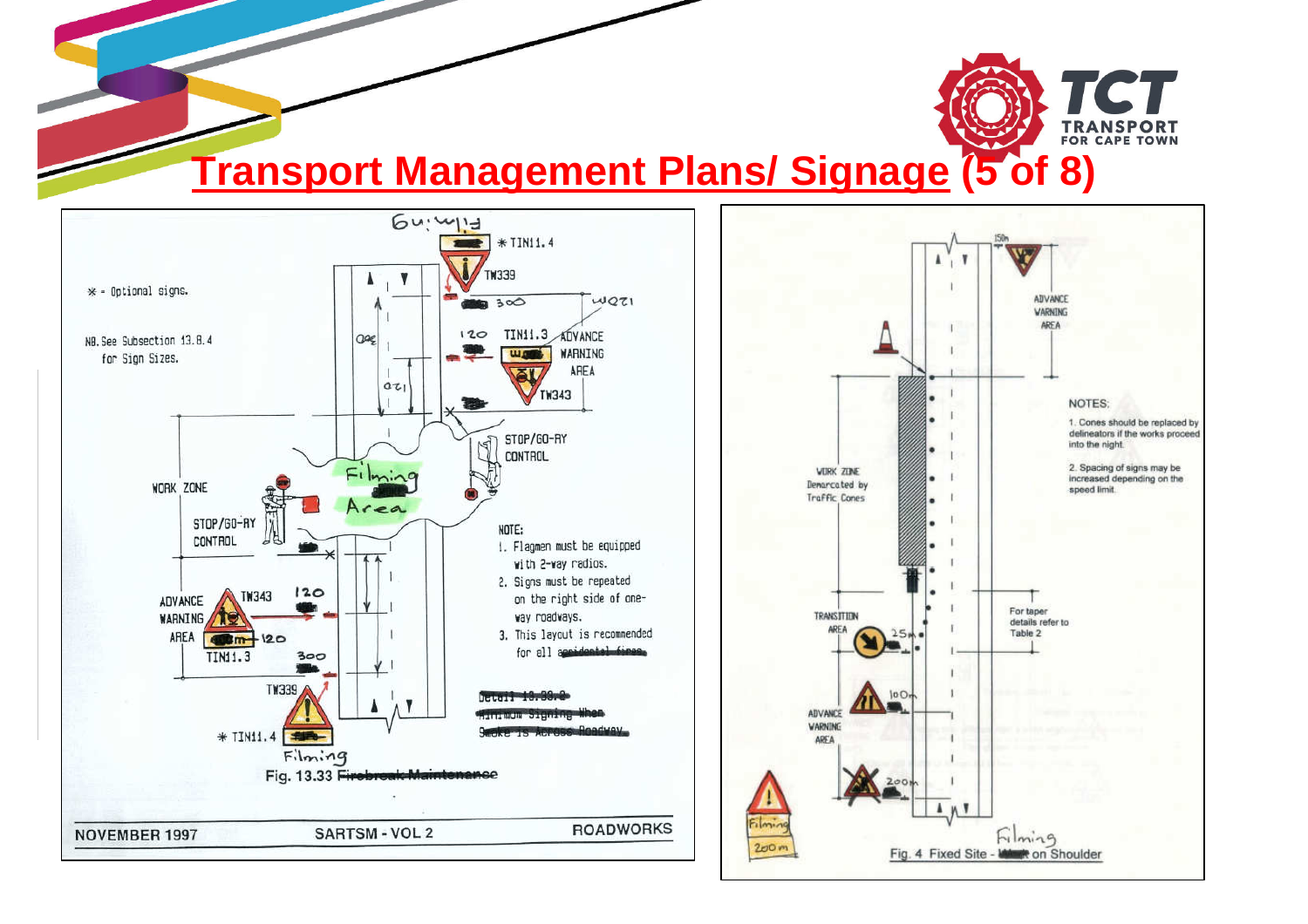

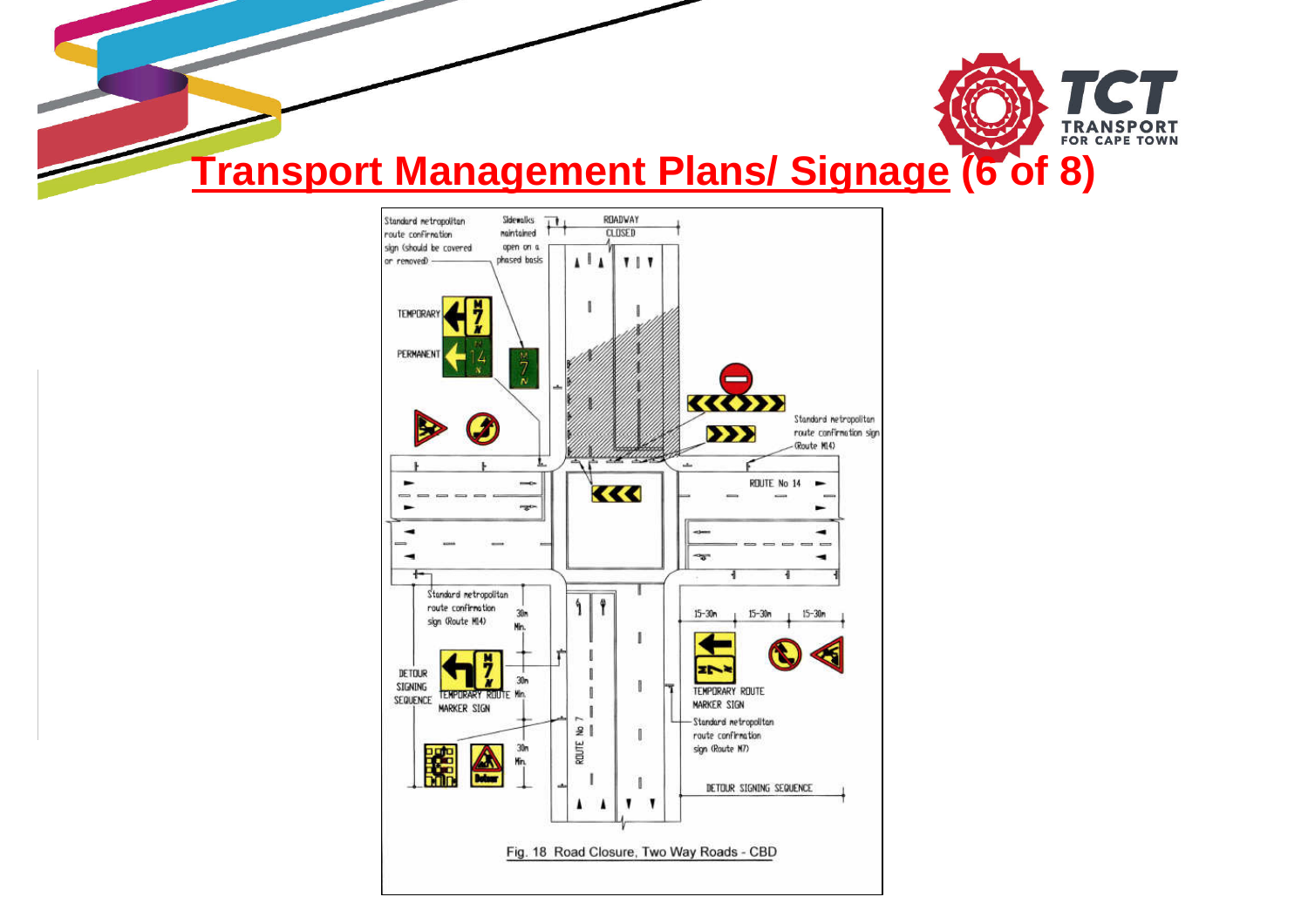

#### **Transport Management Plans/ Signage (7 of 8)**

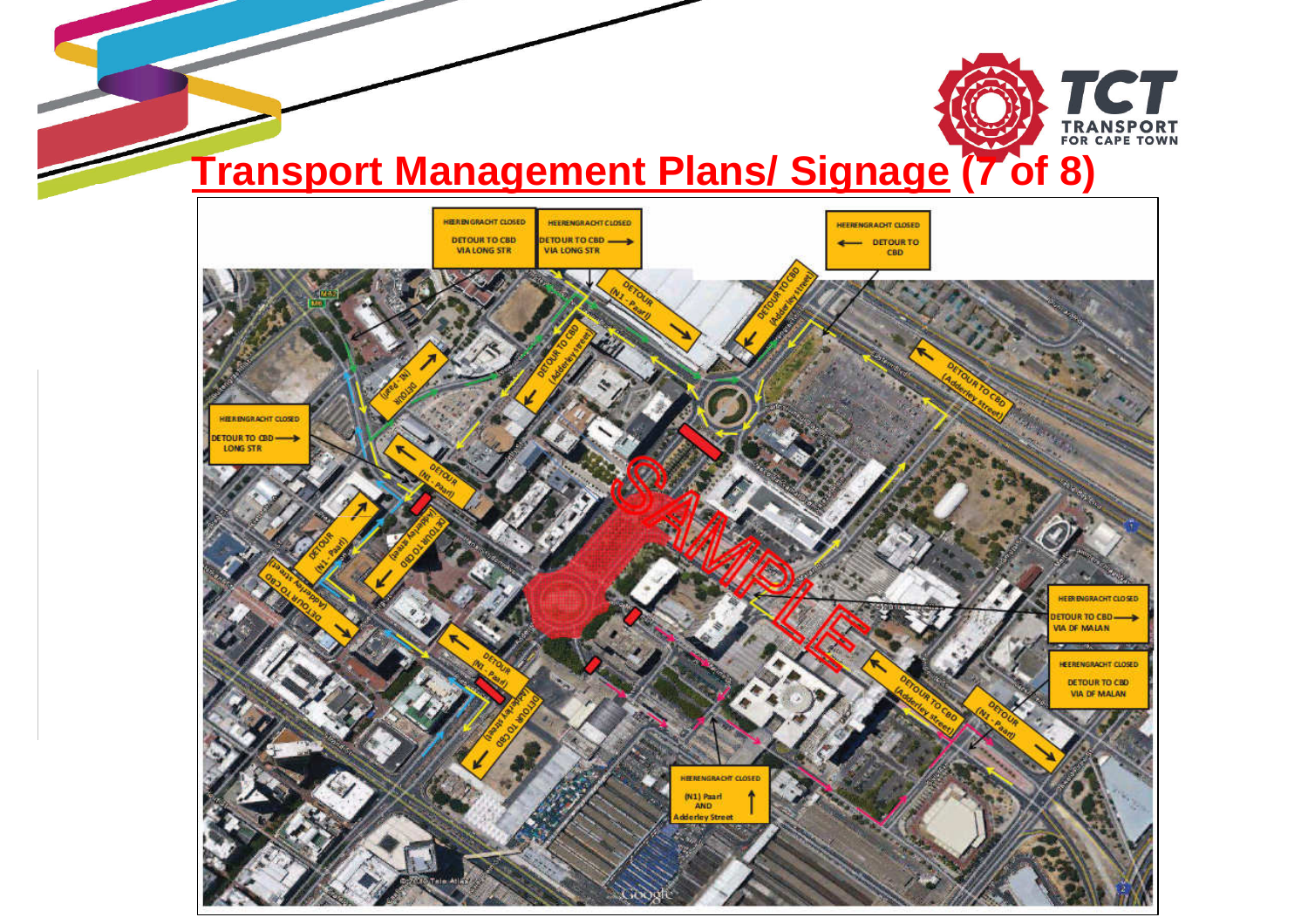

#### **Transport Management Plans/ Signage (8 of 8)**

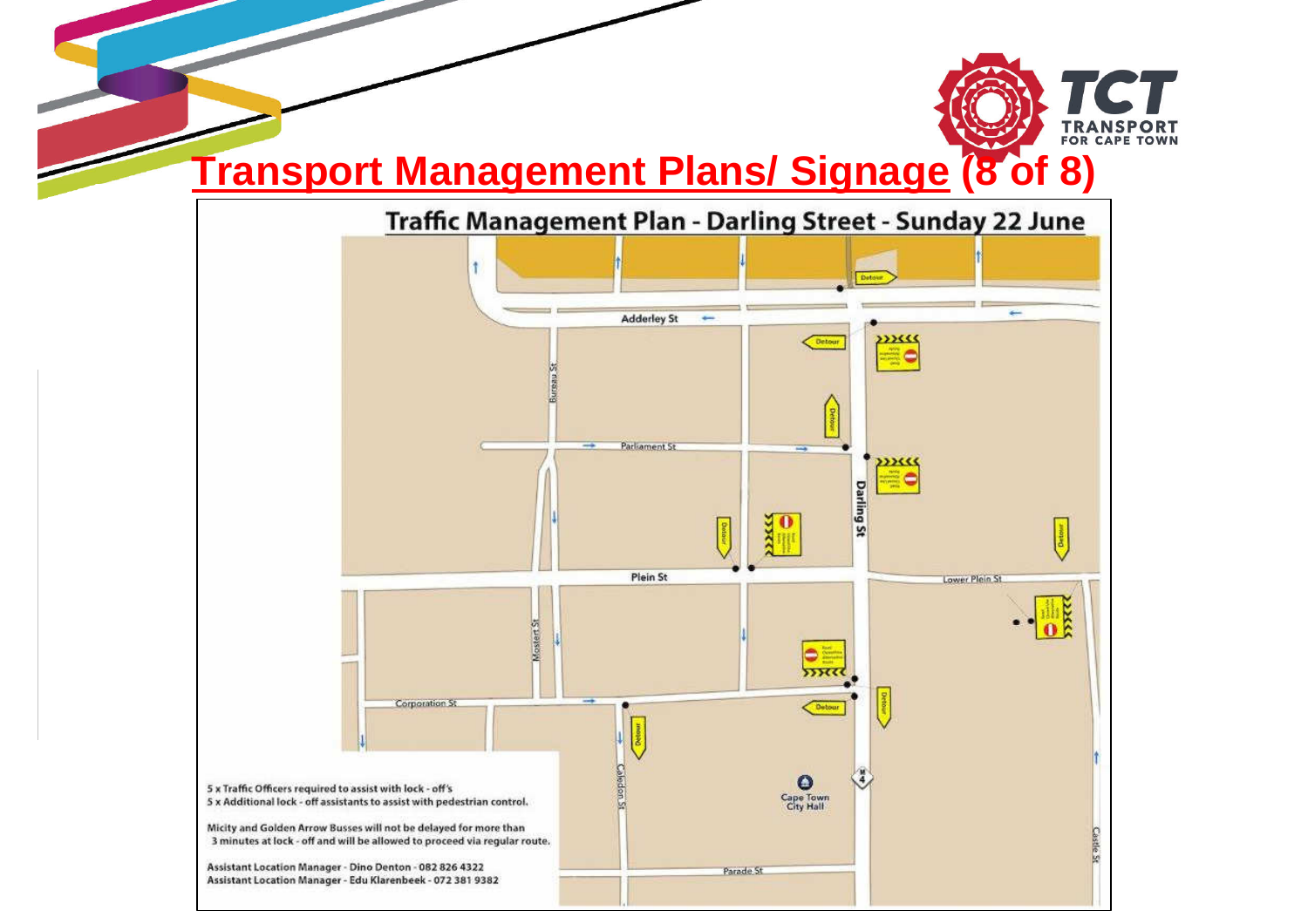



**Location** Details

**Section** of road / street to be clearly described and defined.

e.g. Long Street, Observatory between Oak Avenue and Johnson Street.

**Type** of closure – Full, Partial, Intermittent

**Period**: 10h00 – 16h00

**Activity**: to be clearly and concisely described.

Supplementary e-mail to expand and provide further detail on the **scope of the film shoot**.

Transport for Cape Town requires **at least 5 working days' notice** for a film shoot on any public road.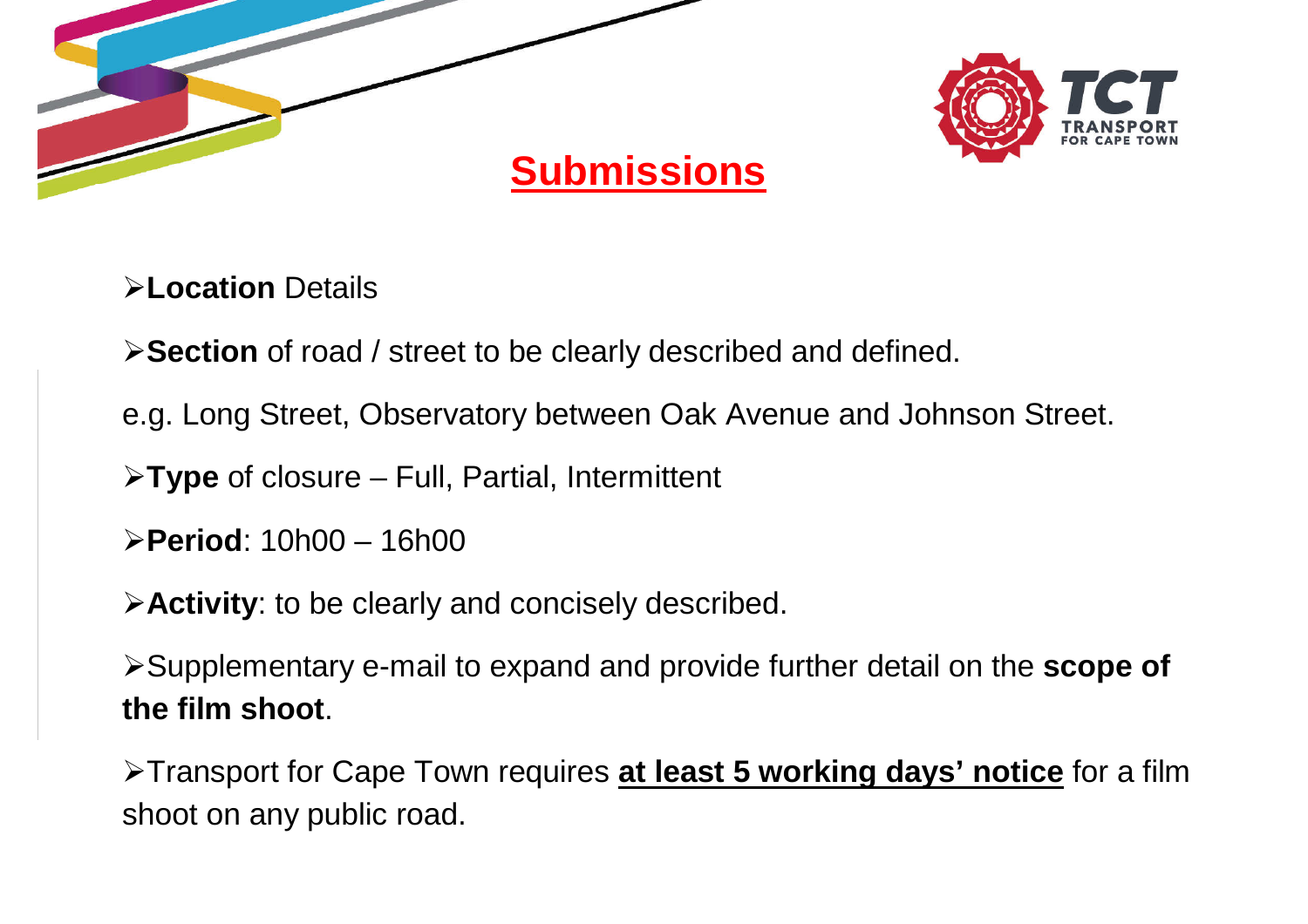

### **General Restrictions (1of 2)**

- No closure of any **class 1 road** will be supported ; i.e. freeways and high speed expressway.
- No road closures within any **inner CBD area** (mainly Cape Town) will be supported during a normal work week-day.
- **Weekend** road closures within the CBD area; Saturday only after 13h30.
- No road closures within **residential areas** during weekends.
- No closures of any **scenic / tourist route** will be considered on weekends
- No road closures during the **morning and afternoon peak** periods; i.e. between **05h30** and **09h30** and between **15h00** and **19h00**.
- **Church services** in particular Groote Kerk, St Georges Cathedral and Central Methodist Church in the Cape Town CBD; filming to be put on hold between 08h00 and 12h00 on Sundays on those roads in the immediate vicinity. This requirement may be waived provided that the respective Church Bodies have no objection.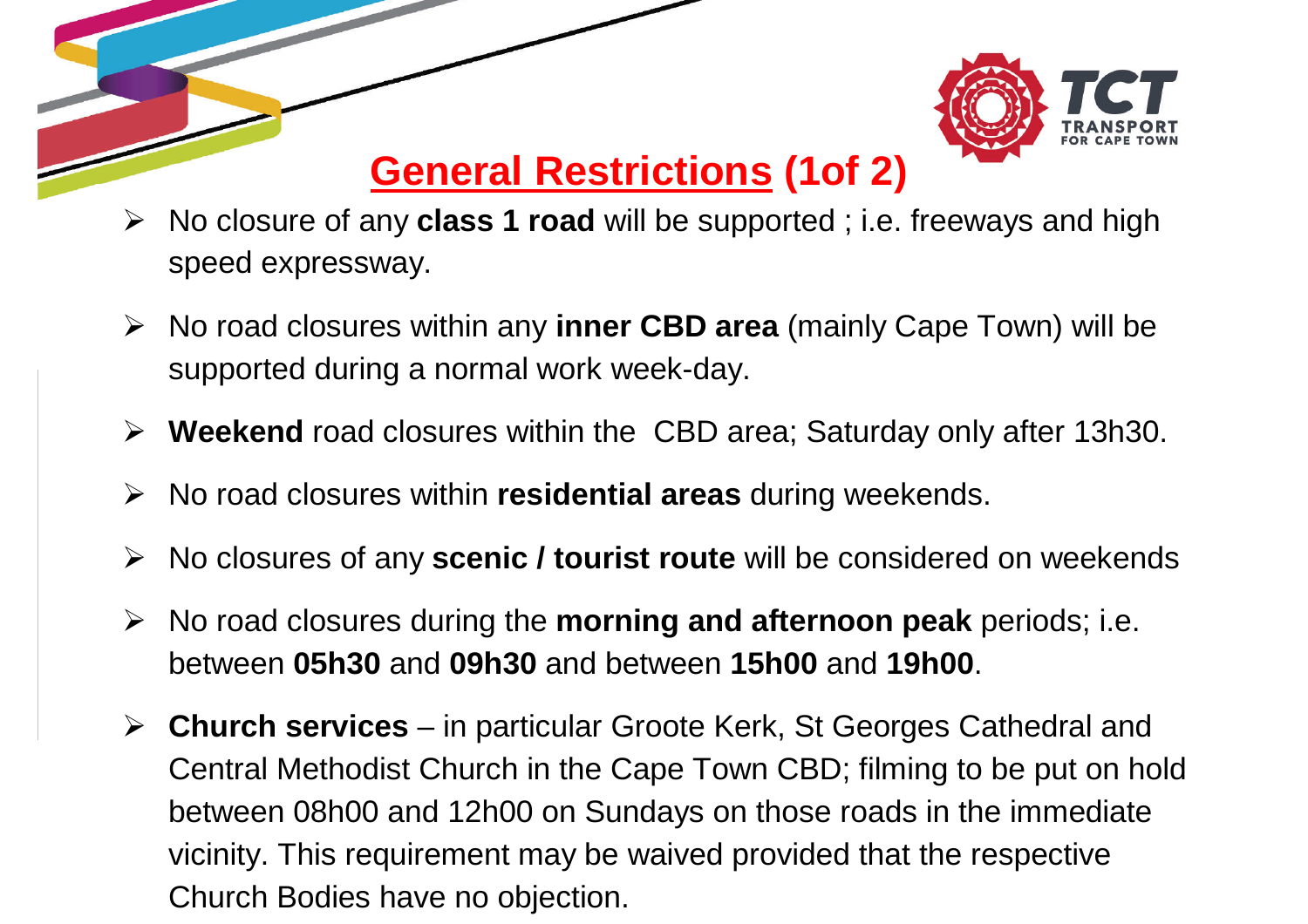

### **General Restrictions (2 of 2)**

- No closure of **Chapman's Peak Drive** is permitted under any circumstances.
- The **My City bus services** may neither be disrupted nor re-routed under any circumstances
- **Parking** Restrictions
	- $\bullet$ Parking **within the CBD** area is very much in demand during a normal week-day. Occupation / locking off a large number of bays during this period is not acceptable.
	- $\bullet$  Likewise, parking **in residential areas** is a sensitive issue not only because of the type of road but also because of the nuisance aspect of a large number of cars parked in one area.
	- $\bullet$  Accordingly, it is directed that not more than a total of **5 technical vehicles**, including trucks, will be permitted to park in any one public street; all other vehicles must park at the base camp and actors and support staff must be shuttled to the site.

Consideration may be given under certain circumstances for the relaxation of these restrictions on submission of a fully motivated request.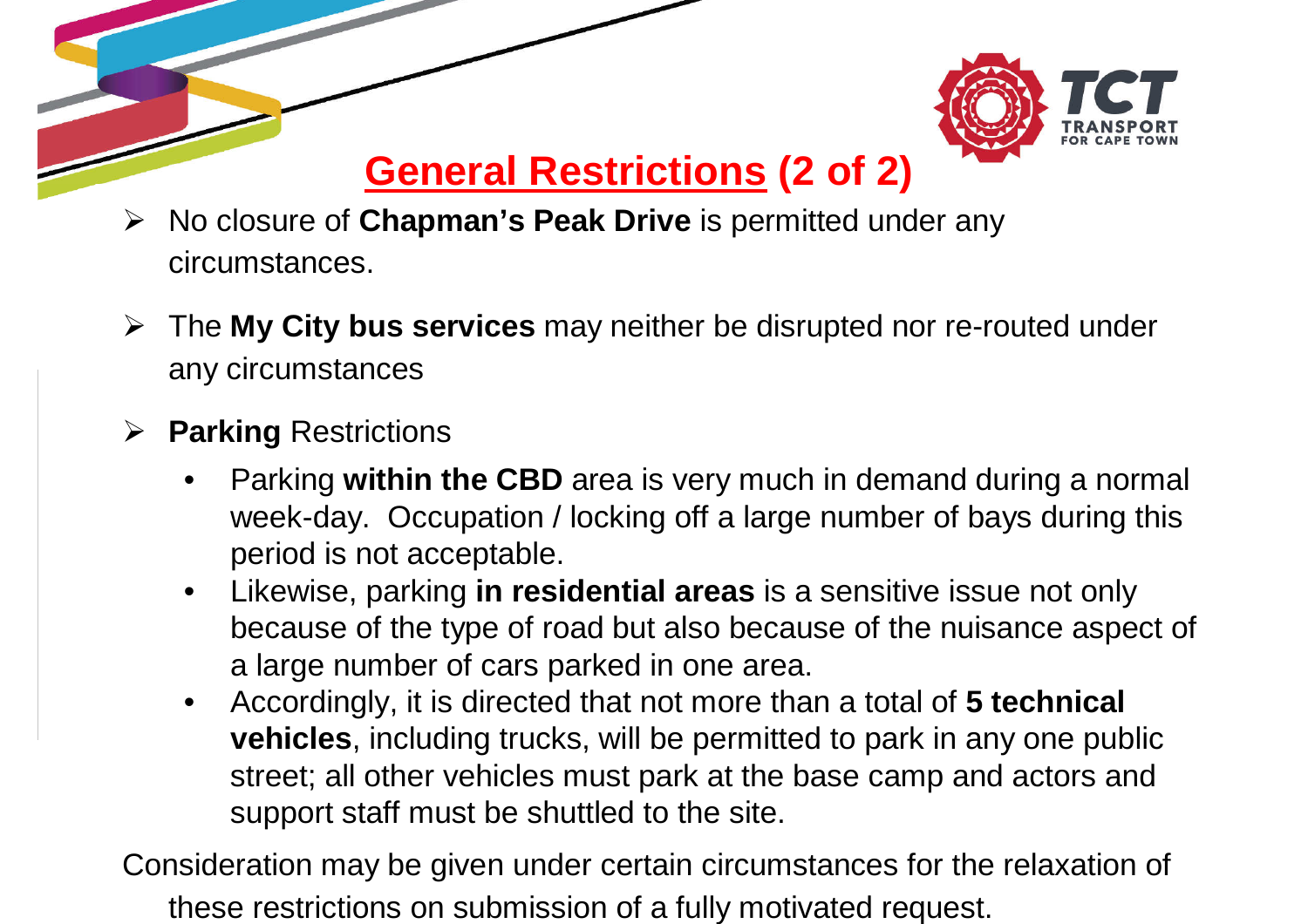

## **General Conditions (1 of 4)**

- **All signs, barricades etc**. , indicating the intermittent temporary closure shall be erected and displayed in strict accordance with Chapter 13 of the **SA Road Traffic Signs Manual** and to the satisfaction of the Traffic Services Department; the use of a series of reflectorized traffic cones placed in a line across the road at the points of closure together with the necessary temporary "**NO ENTRY-ROAD CLOSED / STOP-GO**" signs as detailed in the signs manual and, because the temporary closure will extend into the hours of darkness, flashing hazard warning lanterns and managed by a responsible safety officer, acting as a traffic "controller", will be accepted provided that the Traffic Services Department are in agreement with and supportive of the arrangement. The applicant will be responsible for arranging for the provision of the necessary traffic cones and signs and flashing hazard warning lanterns.
- A detailed **traffic management plan** is to be submitted to the road authority showing closure points and signage lay out for acceptance and approval.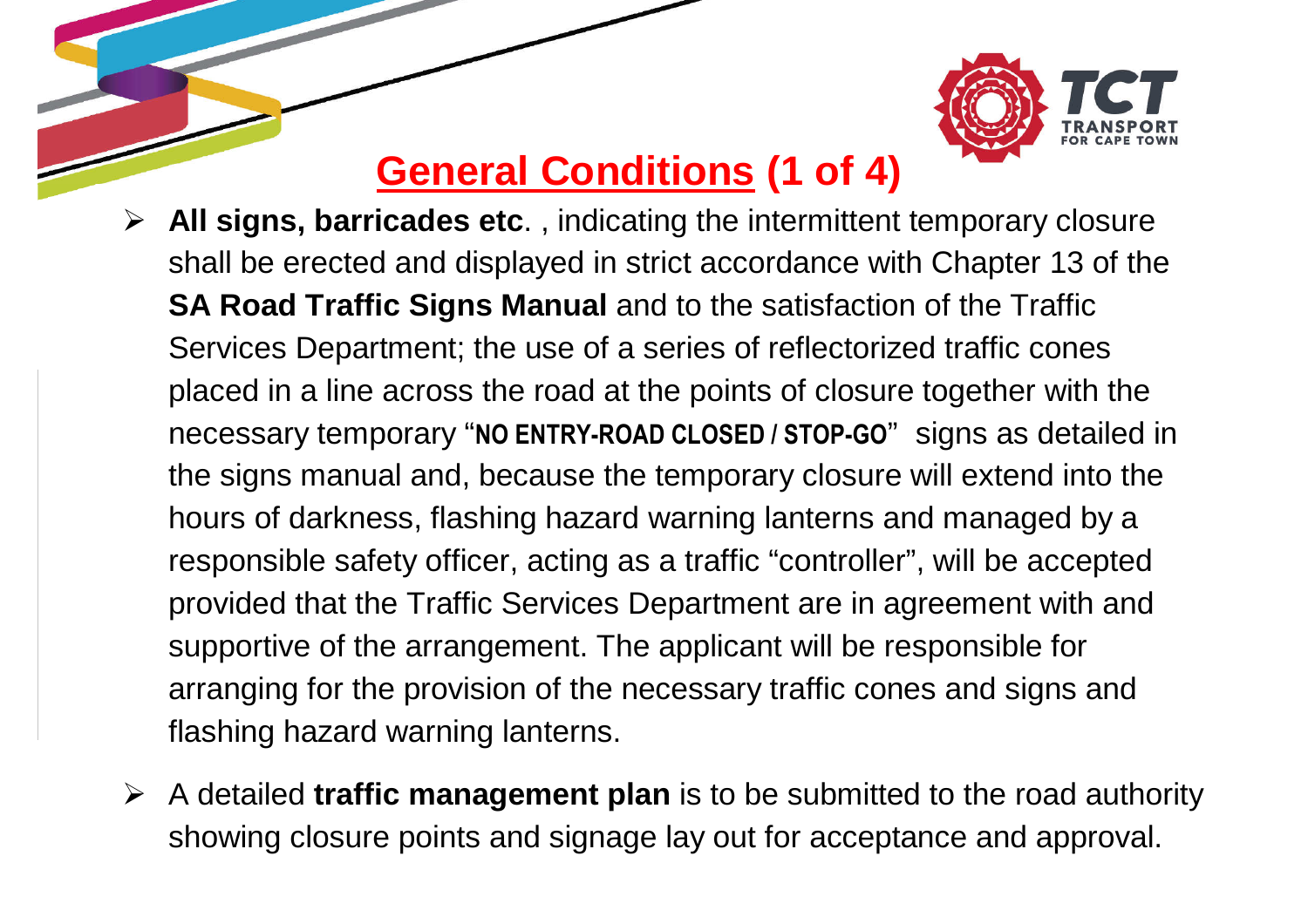

# **General Conditions (2 of 4)**

- **Adjacent property owners** need to be informed by letter drop of the intended temporary road closures and their consent, in writing, must be obtained.
- **Access for residents and property owners** to their properties and/or businesses/parking garages affected by the temporary closures must not be unreasonably restricted and they must be afforded fair opportunity to reach their properties/places of business at all times.
- **All temporary structures to be erected within the road area** must be free standing and under no circumstances are any steel stakes to be driven into the roadway or anchor bolts drilled into the kerb, channel or any other road infrastructure.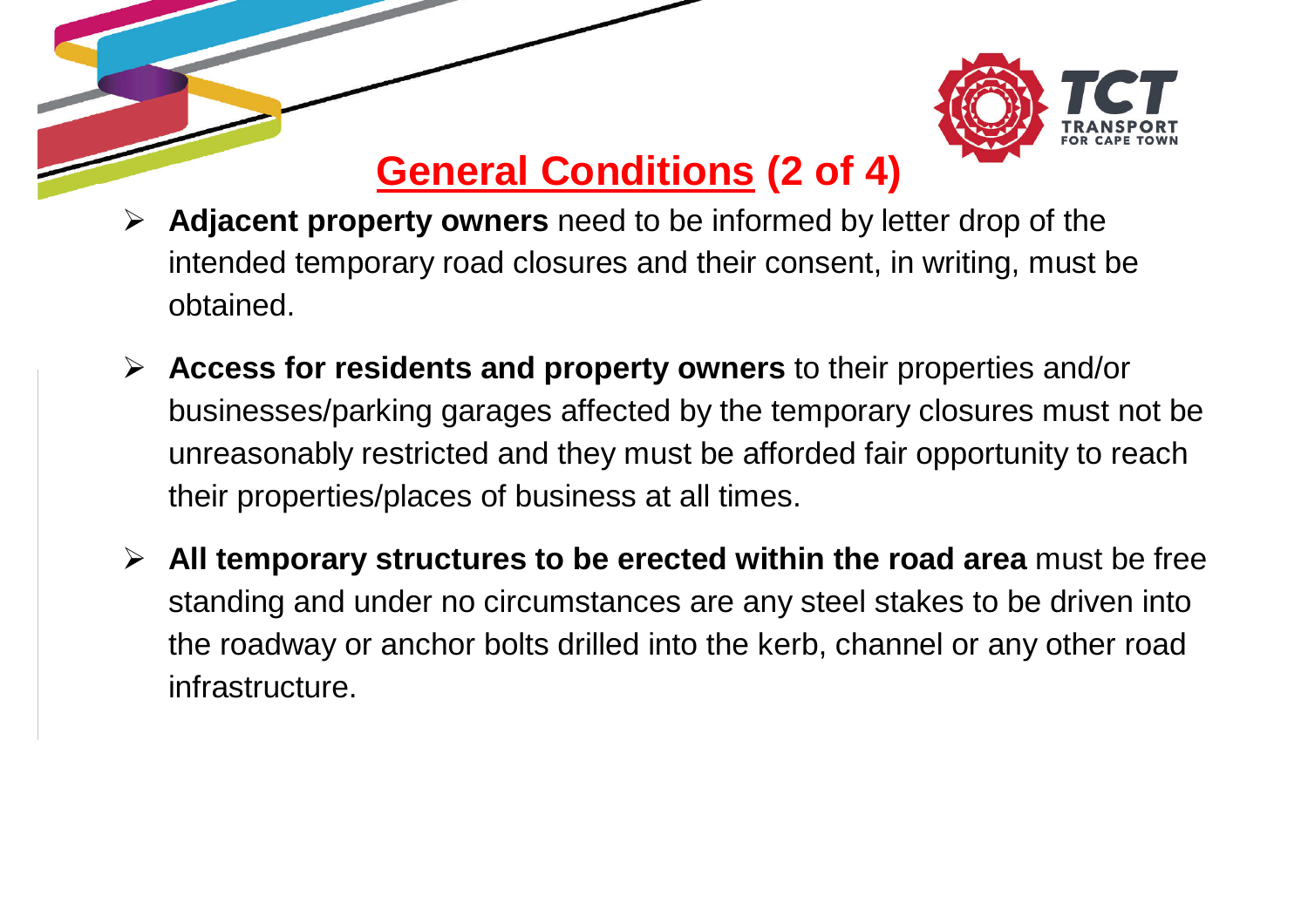

# **General Conditions (3 of 4)**

- **No painting, marking or placement** of any other materials or structures on the roadway or the erection of any signage, other than any road traffic sign required in terms of these conditions, or the **removal and replacement of any infrastructure or street furniture**, including but not limited to the road surface, kerb and channels, gullies and other drainage structures, balustrades, railings, fencing, walls, traffic signal standards, road traffic signs, street light and power line poles, telecommunication poles, and any other street furniture **will be permitted without the approval of the road authority**. Any such request must be made at least 5 days in advance of the event so that the request can be timeously reviewed and evaluated.
- $\triangleright$  All street furniture and road infrastructure damaged as a result of the film shoot **shall be re-instated at the cost of the applicant** to the satisfaction of the road authority.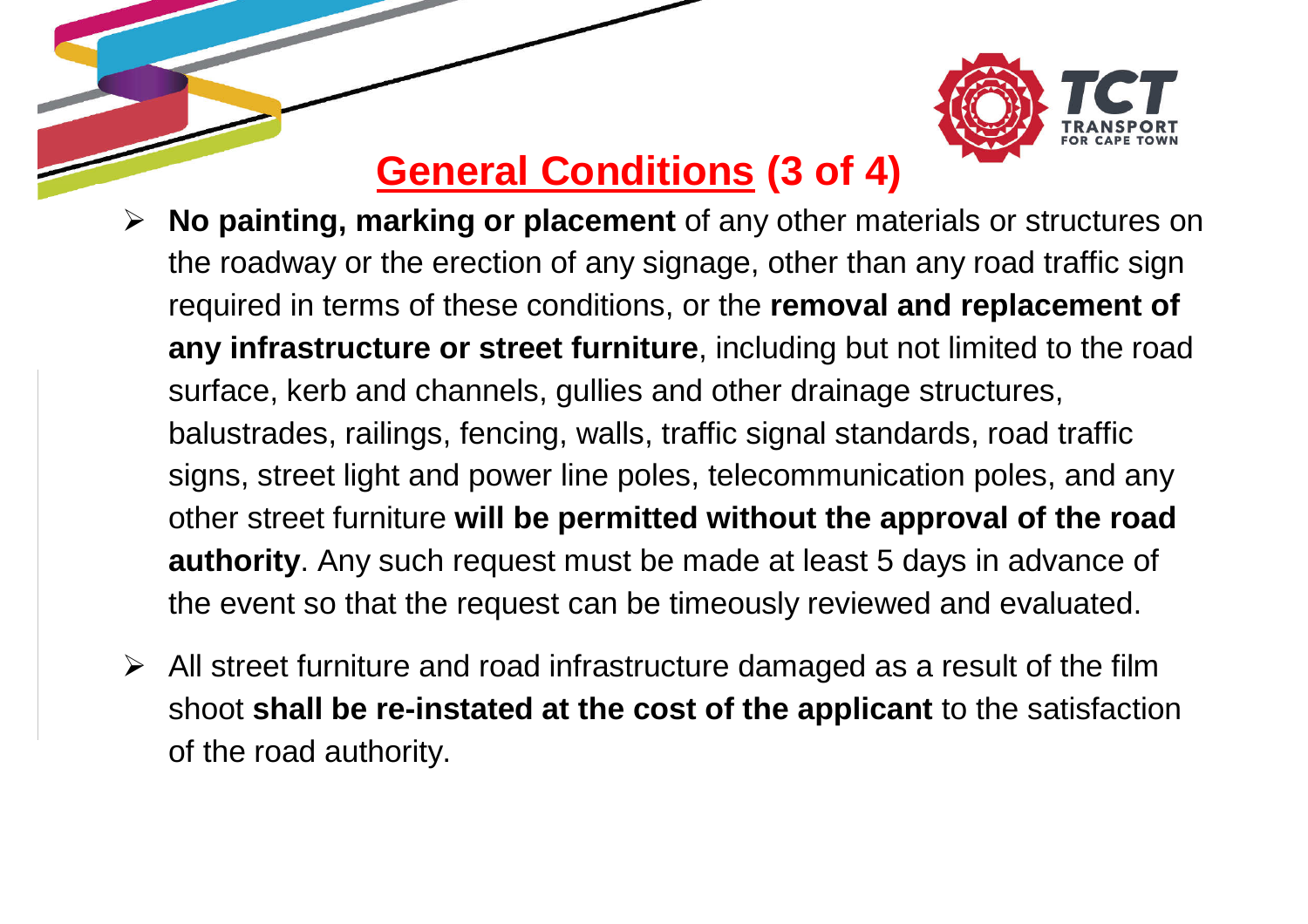

# **General Conditions (4 of 4)**

- An open area, not less than 4 meters wide, shall be kept clear of all objects, structures etc. , to ensure adequate space for the free and unhindered **movement of any emergency vehicle** should the need arise.
- All **fire hydrants** and signs and road marking symbols indicating hydrants are to be kept clear of all obstructions and are to remain visible and accessible at all times.
- $\triangleright$  The safety of participants and that of the general public is of paramount importance and the applicant, in terms of the **Health and Safety Act**, must ensure that all the necessary precautions are taken to safeguard the both the public and his own personnel and to protect them from any incident arising from the event or film shoot. It is a requirement that the film company appoint a Health and Safety Practitioner to take responsibility for and oversee all the safety requirements as required by the Act and related Regulations. The company must submit the necessary documentation to the Film Office confirming that such a person has been appointed before the film permit has been issued.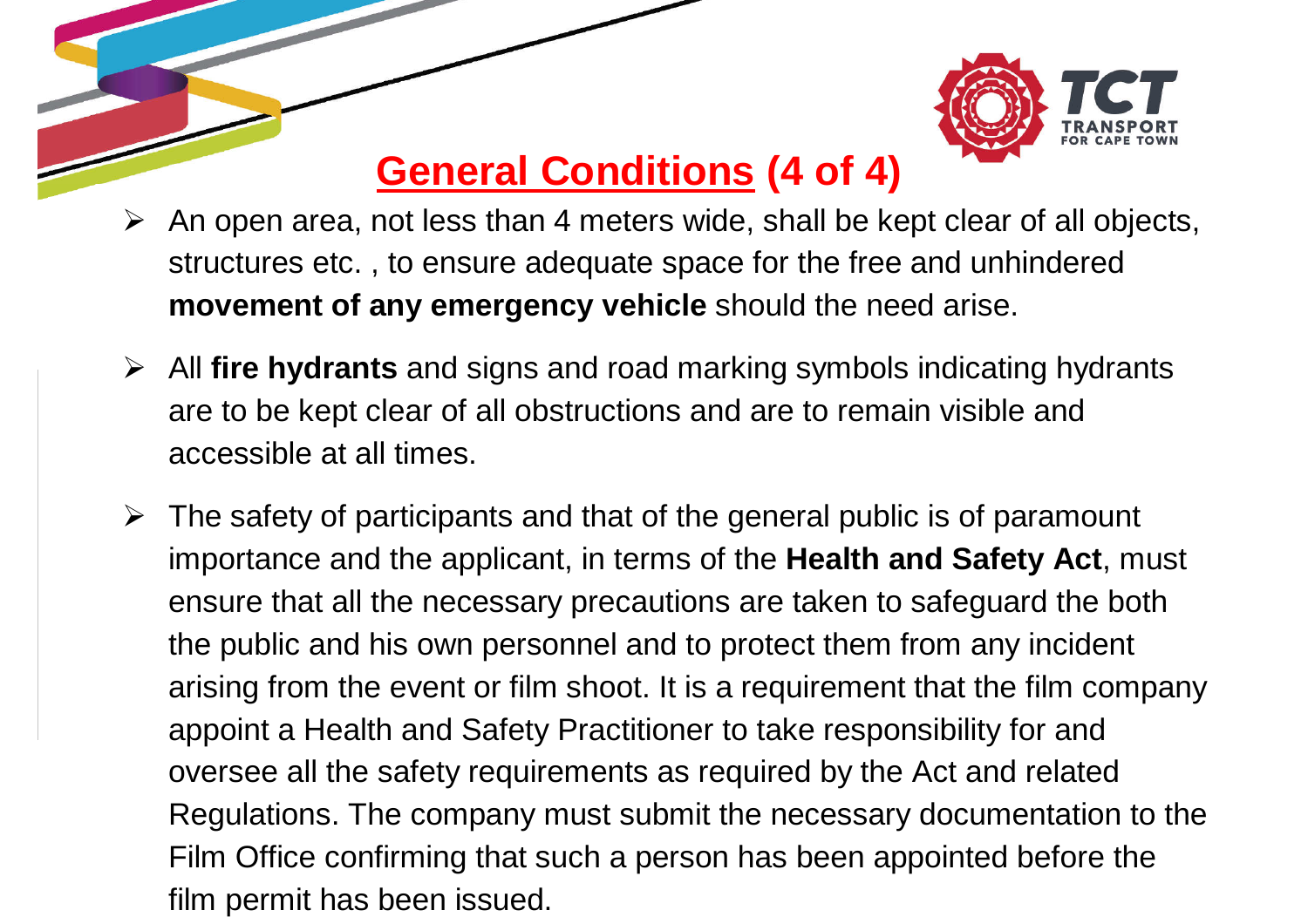

## **Additional Requirements (1 of 3)**

- For **the temporary road closure**, the traffic cones / flashing lanterns are to be placed across the closed off road area in accordance with the layout detailed in the Signs Manual.
- **It is a requirement that the film company provide and deploy at least two flagmen whose responsibility will be to warn approaching traffic to blocked off area**; this is a requirement in terms of safety and legislation. The flagmen need to wear the necessary yellow traffic safety vests and carry clean red flags of dimensions of not less than 600mm x 600mm.
- It is important to note that it is a mandatory requirement, in terms of the  $\geq$ **National Road Traffic Act**, whenever any planned temporary road closure is undertaken on a public road, for the person(s) undertaking such temporary closures to erect the necessary road traffic signs appropriate and relevant to such temporary closure.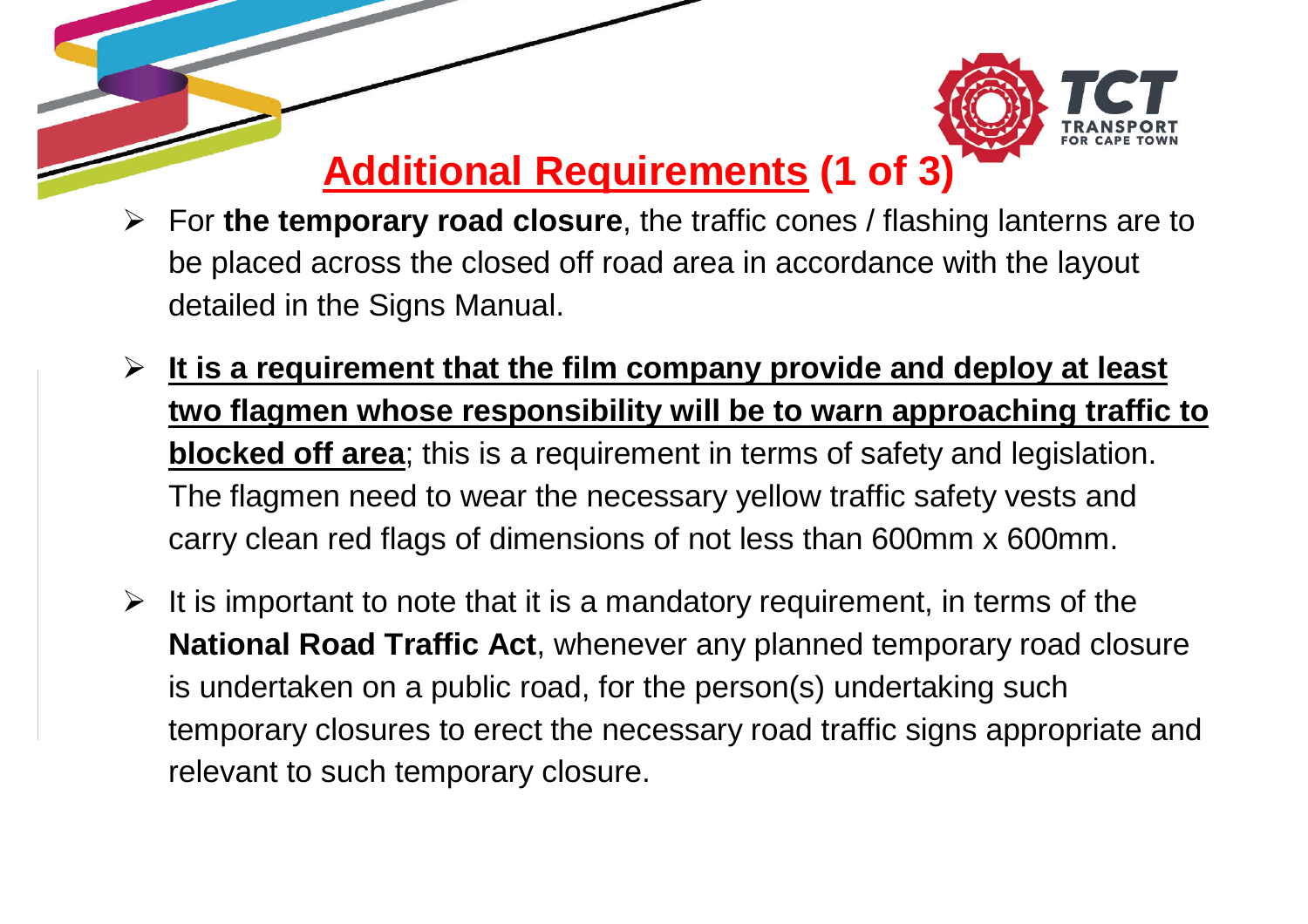

## **Additional Requirements (2 of 3)**

- $\triangleright$  Careful note is therefore to be taken by the film company of our requirements regarding signage as mentioned above; the Traffic Officers on duty are there to assist wherever necessary but the **responsibility** for the management of the temporary road closures **rests with the film company in terms of the approval granted.**
- The **film company must ensure** that they have the necessary traffic cones, the "**ROAD CLOSED** and **STOP-GO**" signage and the flagmen deployed at the road closure points and that the temporary closures are properly maintained and managed; the road authority will have every right to close down the film shoot until such time the film company complies – this is a mandatory requirement in terms of the legislation.
- The **My-Citi bus services** on Riebeeck Street, Walter Sisulu Ave, Hertzog Blvd, Heerengracht, Table Bay Blvd, Hans Strydom Ave, Adderley St, Long St, Loop St, Darling St, Keizergracht and Wale St may not be disrupted under any circumstances; the bus must be able to pass through the temporary closed area without being delayed.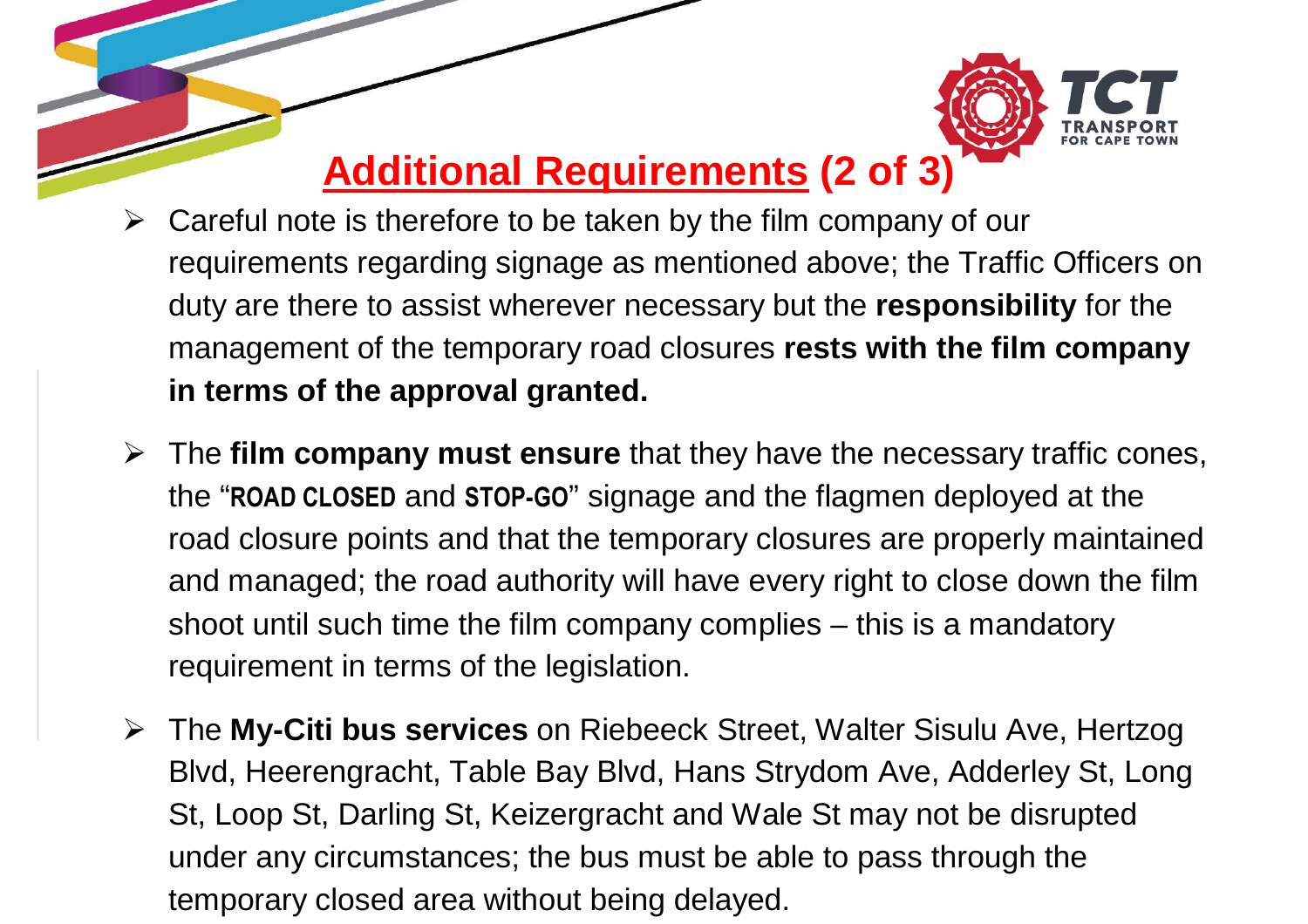

### **Additional Requirements (3 of 3)**

- It is a requirement that the film company **deploys "spotters"** who, when they observe a bus approaching, is to make contact with the film director, informing him/her of the approaching bus, and the film director shall order all activities to cease immediately until such time the bus has passed through the closed area.
- The **Golden Arrow** Bus Company, which has a regular bus service using this Darling Street, Riebeeck Street is to be informed and consulted, Mr Gavin Johnson, Area Manager, is to be contacted in this regard.
- The film company, by accepting these conditions, **indemnifies the City of Cape Town**, as the competent road authority, against any loss, injury or damage which may be suffered by the City, or any third party, as a result of or arising from the permission granted by the road authority to undertake a film production shoot on the road(s) listed in application, or against the City or to which the City may become party arising from such permission.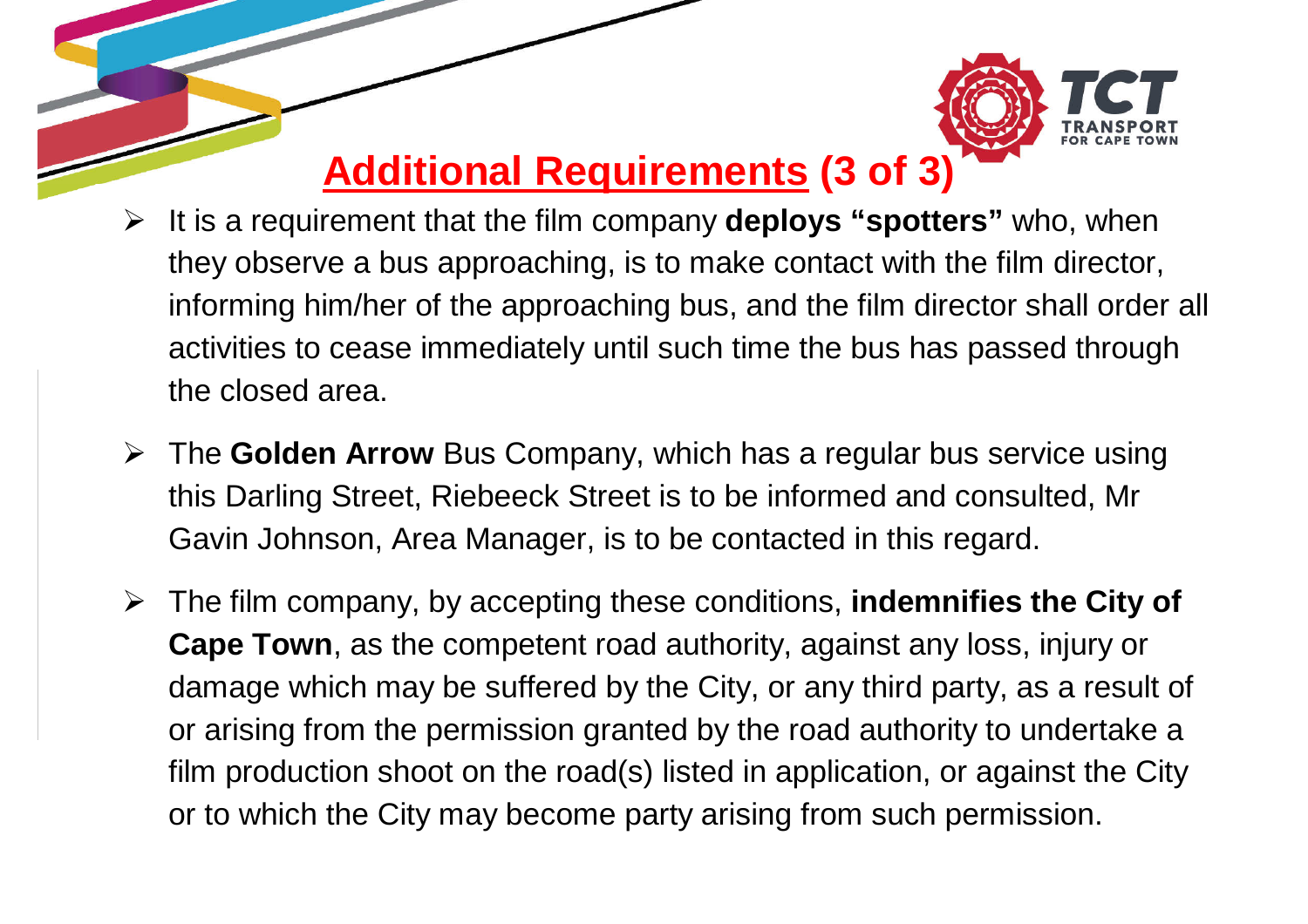

**Specials (1 of 5)** 

#### **FILMING ON THE SECTIONS OF THE UNFINISHED ELEVATED FREEWAYS:**

**No filming will be permitted on the unfinished section of Nelson Mandela Boulevard**. (Eastern approach)

Filming on the unfinished section of Helen Suzman Boulevard (Western approach) will be allowed subject to the following requirements.

 $\triangleright$  No concrete barriers are moved unless the explicit permission of the road authority has been obtained. The purpose of the barriers is to prevent access to the unfinished section of Helen Suzman Boulevard.

Those barricades that have been moved must be replaced immediately after the completion of the film shoot; this is a mandatory requirement and failure to comply will result in the permission being withdrawn.

 $\triangleright$ The site is to be left in a neat, clean and tidy state once the film production has been completed.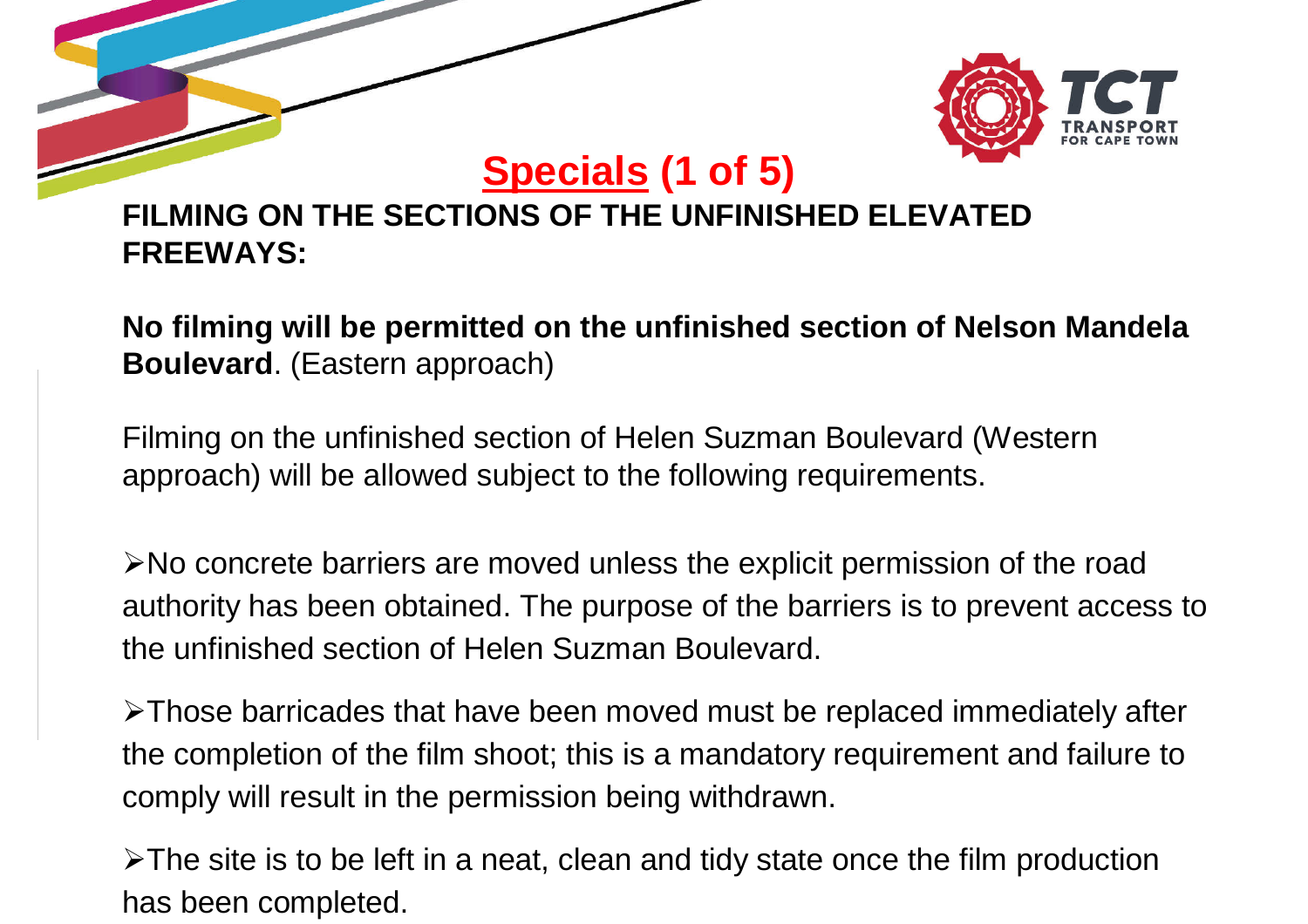

# **Specials (2 of 5)**

- $\blacktriangleright$  The **steel reinforcing** at the end of unfinished road section to remain intact and are not be bent or twisted or cut under any circumstances.
- **NO drilling into the concrete deck will be permitted**.
- In the event of an **extra-heavy vehicle** being placed on the deck or the use of a mobile crane with outriggers creating point loading, the Structural Consulting Engineering consortium who were responsible for the original design of the bridge struction, Messrs Vela VKE / Bergstan, need to be consulted and their comments obtained before permission will be granted for such applications.
- **No cables, ropes** or any other object is to be affixed or tied to the balustrades without the explicit approval of the Departments Structures Section.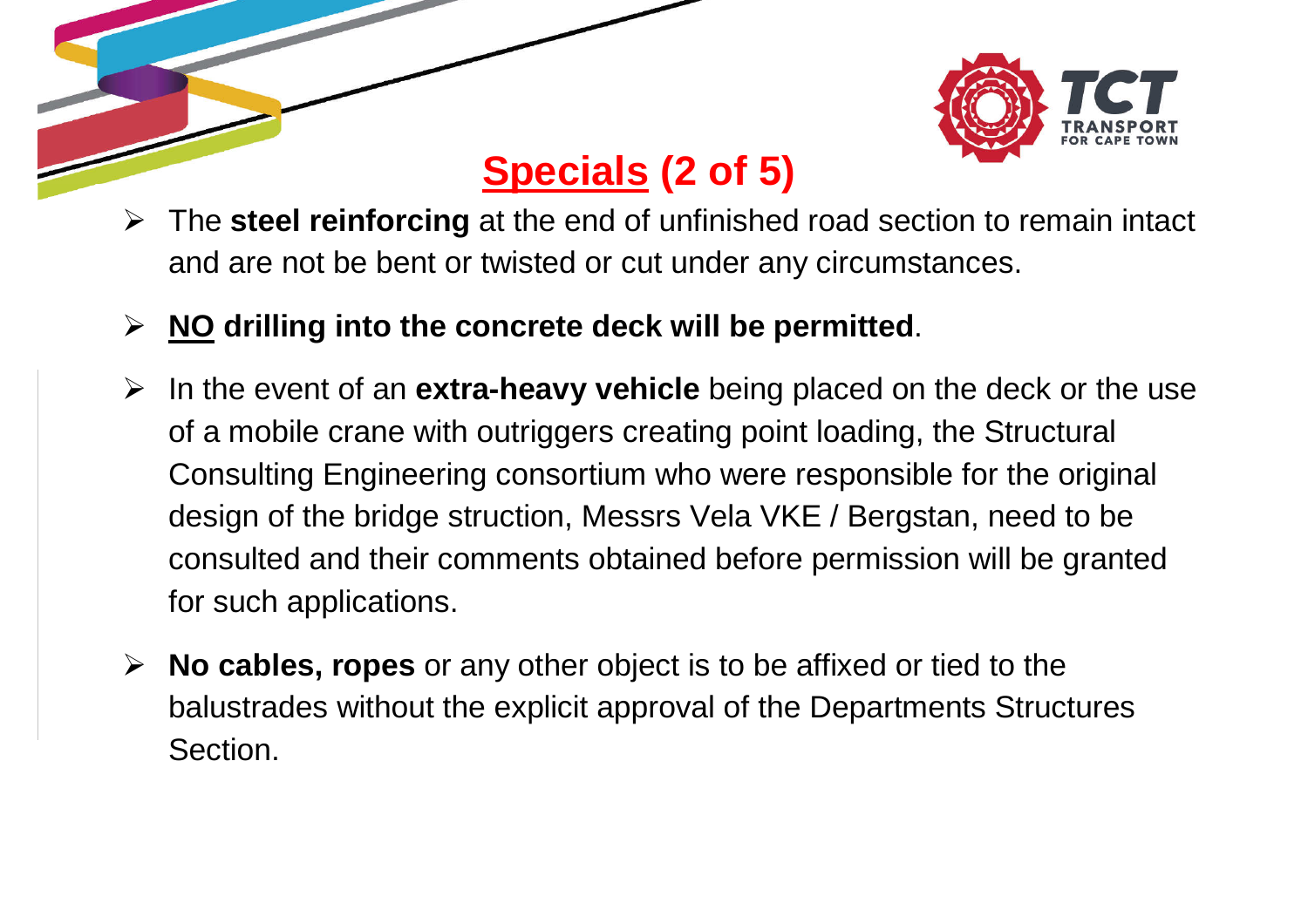

# **Specials (3 of 5)**

- $\blacktriangleright$  The number of **private motors vehicles** to be permitted on the bridge will be limited; not more than five light vehicles and two trucks will be permitted beyond the barriers during the event except only with special permission of the Senior Traffic Officer on duty; those vehicles bringing in equipment etc. must be removed from the bridge before the event and may only return to collect the equipment once the event has been completed; the actors and support staff must be bussed in to the site.
- **No busses** will be permitted to enter the area whatsoever; the busses will be expected to stop on the right-hand shoulder of Helen Suzman Boulevard on the approach to entrance to the unfinished section and actors and film support crew will be required to disembark at this point and walk to the site.
- The **right-hand lane** of Helen Suzman Boulevard is required to be coned off in accordance with the deliveries with the directives of the traffic Officers on duty together with the necessary signage erected to warn motorists of the lane closure.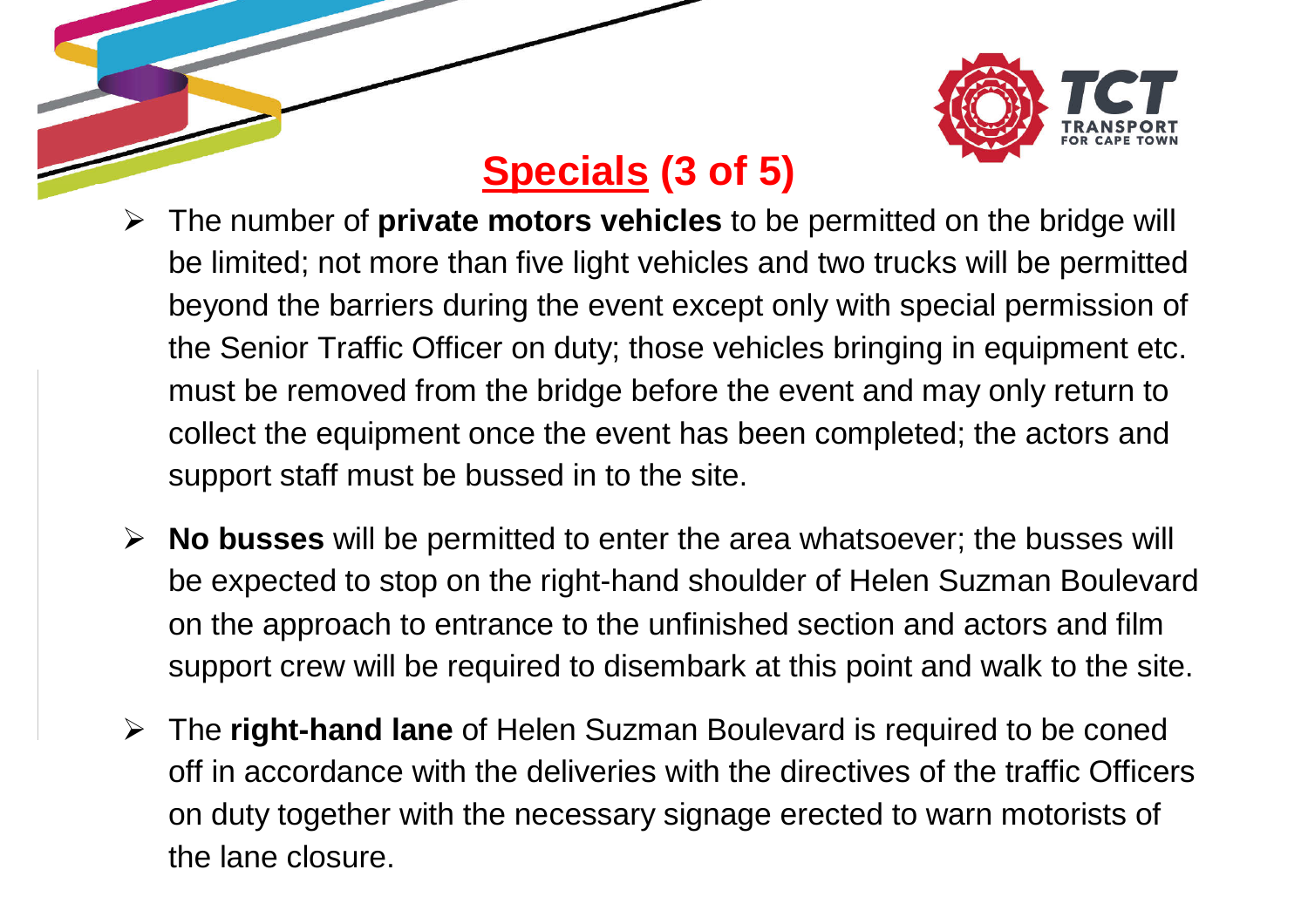



**SIDEWALKS**:

**Filming shall be restricted to the sidewalk only; under no circumstances is the roadway or parking embayment's to be used for this event.**

Where **parking bays are required** either for the film crew of for whatever reason associated with the film shoot, permission must first be obtained from Transport for Cape Town Parking Systems Branch on payment of the necessary fee. The contact person is Mr Irefaan, telephone 021 812 4435. The number of parking bays is limited to not more than 5.

The **occupation of the sidewalk** by the film crew and equipment must be so arranged that the free and unhindered movement of pedestrians is maintained at all times.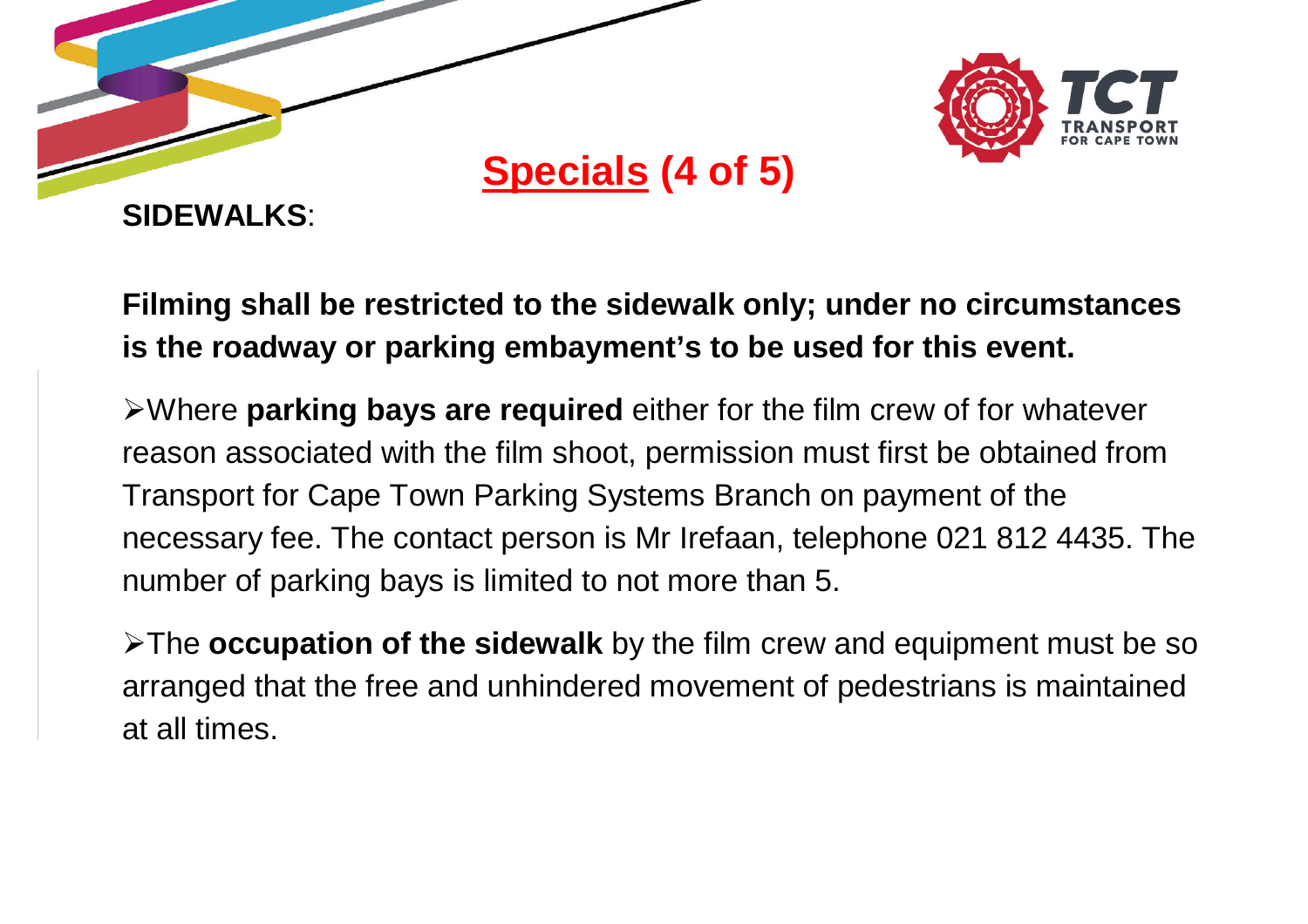

# **Specials (5 of 5)**

- Should it be necessary to **temporarily close the sidewalk**, it shall be in an intermittent basis only for a period of not more than 5 minutes, and when filming is no longer taking place, pedestrians must be allowed to move through the area; at least a 1, 0 m clearance between equipment and the edge of the sidewalk must be maintained at all times.
- The restricted area is to be **suitably demarcated** by the use of either traffic cones or danger tape.
- All **power cables** are to be suitably covered by rubber mats, preferably, clearly marked yellow and black so as highlight their positions and to prevent pedestrians falling over them.
- All **fire hydrants** and signs and road marking symbols indicating hydrants are to be kept clear of all obstructions and are to remain visible and accessible at all times.